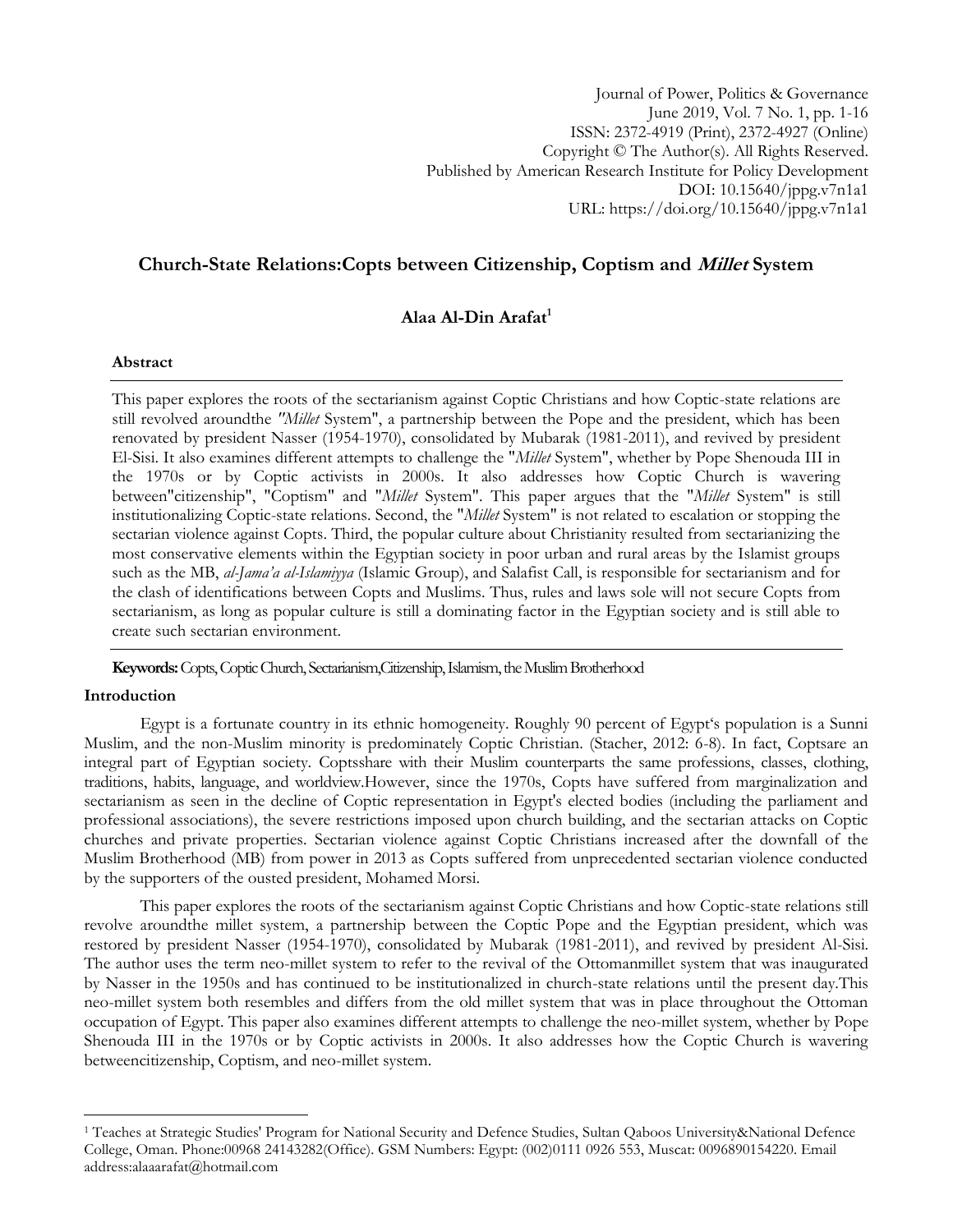This paper argues that the major principles of the millet system are still institutionalized in church-state relations. Second, the neo-millet system that has been developed between the church's different Popes and different Egyptian presidents does not have a role in either in the escalation of the sectarian violence against Copts or in stopping these repeated incidents. Rather, sectarian violence was on the rise during the confrontation between President Sadat (1970-1981) and Pope Shenouda III (1971-2012) was further increased when Mubarak modernized and consolidated a neo-millet partnership with the Pope Shenouda III. Third, responsibility for sectarianism and for the clash of identifications between Copts and Muslims lies not with the laws regulating church building, but with the popular culture about Christianity and sectarianization of the most conservative elements within the Egyptian society in poor urban and rural areas by the Islamist groups such as the MB, *al-Jama'a al-Islamiyya* (Islamic Group), and Salafist Call. The popular culture armed by some extremist *fatwas* (Islamic legal opinions) concerning church building in particular and Christianity in general created a supportive environment that aggravated religious polarization and sectarianism. This does not mean that Islamic culture produced sectarianism or that the Muslim majority in Egypt are extremists or sectarianists by nature, but rather it means that some *fatwas* became an inherited part of popular culture and affected the behavior of some Muslims on church building and Christianity. For instance, "Islamist culture rejects the erection of any new church in countries of Dar al-Islam, literally the ‗House of Islam', meaning Islamic countries in the world"(Sidhom, 2016).The Islamist culture has been influenced by a famous *fatwa*, dating back to the middle ages, that states, "new churches are not allowed and that existing churches may not be renovated, restored or repaired" (Sidhom, 2016 ).That is why Muslim hardliners, supported by the sectarian popular culture and sectarianized Muslim residents, sharply oppose anything related to building, renovating, restoring or repairing churches on the ground that it damages the Islamic character of Egypt and violates Islamic teachings and *fatwa*s. Security forces and local authorities, under pressure from popular culture, do not follow laws permitting church building and renovation nor do they prevent sectarian violence against Copts on the ground that this may undermine social peace or expose them to the violent reaction of the Muslim community. Popular culture is responsible for some sectarian conceptions such as considering Copts as second-class citizens who should not enjoy full citizenship rights. Thus, Egypt needs to design legislative reforms to create a single unified act that prohibits discrimination on religious grounds or more broadly, an Equality Act that reflects the Universal Declaration of Human Rights and the *International Covenant on Civil and Political Right* (ICCPR).

# **2. Wavering between the milletSystem and the neo-milletSystem**

Coptic-state relations have been governed historically by five rules and systems. First, there was the *dhimma* system, by which the state provided protection for non-Muslims, including Jews and Christians (known collectively as *Ahl al-Dhimma*, the People of the Book) on condition that they paid the *jizya*, a poll tax" (Melcangi, 2012: 11-12). The *dhimma* lasted from the middle of the 7th Century until the Ottoman Empire replaced it with the milletsystem in the 16th century. Second, the milletsystem whichevolved into a collective pact between the sultan and the religious communities that became formalized in the old or traditional milletSystem, granting communities relative autonomy in managing their internal affairs under their own chiefs(Melcangi, 2012: 11-12). The third system began with the infamous "Hamayooni Line" decree that institutionalized new barriers on the Copts.Despite the fact that the decree provided some rights for Copts, it formed in practice "the basis of discrimination between Muslims and Copts" (Mohieddin, 2013: 8-9).The fourth system began with the infamous the El-Ezaby Ten Conditions, issued by El-Ezaby Pasha, the then deputy interior minister in 1934.El-Ezaby Ten Conditionsimposed new institutional barriers upon church building. The Ten Conditions came as a result of the alliance between the MB, established in 1928 by Hassan Al-Banna (1906-1949), and Ismael Sedeqi Pasha (1875-1950), Egypt Prime Minister (1930-1933). (Zakher, 2016). The El-Ezaby Ten Conditions included notorious and ill-defined criteria for building churches. They imposed the oppressive and humiliating stipulations on Copts to license church building or restoration (Zakher, 2016). "They specify that approval by local Muslims is pre-required for a church to be built; that the proposed church should be sufficiently far from the nearest mosque; that there should be no other same-denomination church in the neighbourhood, village or town; that the number and needs of Christians in the area should warrant a church; and that the proposed church should be away from the Nile, historic sites, public utilities or railways" (Zakher, 2016 and Sidhom, 2016).Nevertheless, the restrictions of El-Ezaby Conditions were not imposed on church construction up to the middle of the Twentieth Century (Fawzi, and Morcos, 2012: 9). Still, the Ten Conditions remained the only rules that institutionalized church building and Coptic-states relations since Sadat until President Abdel Fattah Al-Sisi replaced them by issuing a new law for church building in 2016 that was based on the same rules included in El-Ezaby Ten Conditions.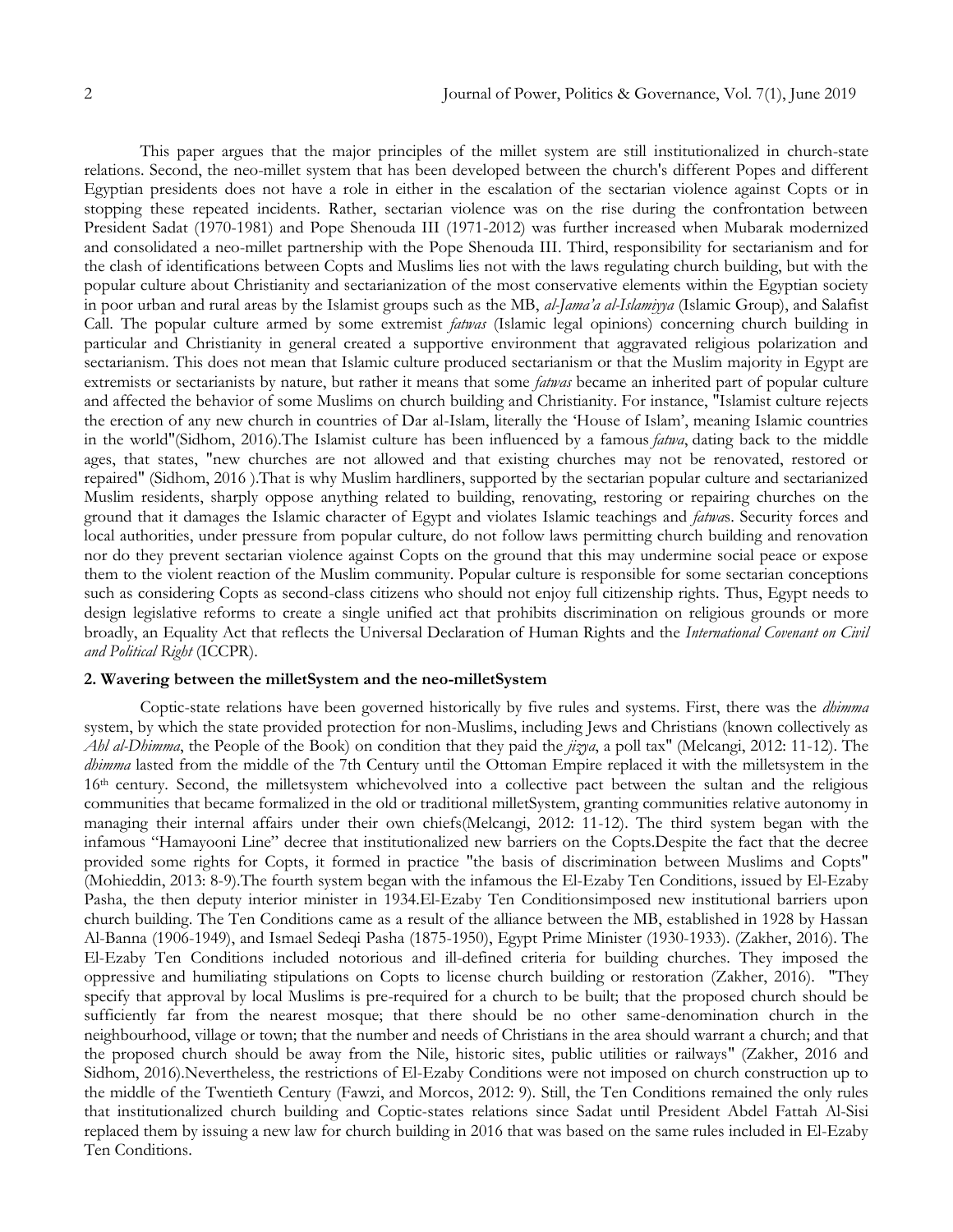Nevertheless, since its very inception until the 1970s, no restrictions were imposed upon church building, nor did the regime need to impose the "Ten Conditions". It seems that Egypt social climate with its semi-liberal popular culture at that time prevented the MB from dragging the Egyptian society into sectarianism.

The five system was the neo-millet partnership or the neo-millet System developed by President Gamal Abdel Nasser (1954-1970). In this context, Nasser replaced the inherited old MilletSystem of the Ottoman Empire with a neo-millet Systemor neo-millet partnership that determined the relationship between the Patriarch of the Coptic Orthodox church, the sole representative of the Copts, and the president of Egypt, the sole representative of the Egyptian regime. Despite the fact that both the old milletSystem and neo-millet System or the neo-millet partnership share little resemblance, they differ in four aspects. First, the Patriarch of the Coptic Orthodox Church and the Coptic Orthodox Church lost the relative autonomy they enjoyed under the Ottoman Empire. Second, state-church relations have differed from president to president and from Patriarch to Patriarch according to the loyalty the Patriarch represents to the president in particular and to the regime in general. In this context, the Nasser/Kirollos VI relationship was personal friendship; the Sadat/Shenouda III dynamic was combative, while Shenouda was sycophantic toward Mubarak, as Tawadros is to Sisi. Third, Muslim-Coptic relations are dependent on the extent of the relationship between the president and the Patriarch. Fourth, Coptic Christians have become the Patriarch's subjects and gradually lost their sense of citizenship in favor of the Church and Coptism. They have considered the Patriarch as their president and the Church as their mini nation. The walls of their Churches became the borders that isolated them form the otherness (the state or/and Muslims). However, both the neo-millet System share one commonality. They both formalized the State-Church relationship on a 'client-patronage relations/system' that has continued to govern the regime relations with public or private institutions in Egypt since Nasser regime(Arafat, and ben Nefissa, Paris, 2007).Based on the neo-millet System, the Patriarch of the Coptic Church, Kirollos VI, developed a neo-millet partnership with President Gamal Abdel Nasser. In return the loyalty of Copts to the regime and the ability of Copts to present demands directly to the president, "Nasser ensured the security of the community and the status of the Patriarch as the Copts' legitimate representative and spokesperson."(Sedra, 1999: 226). As a result of the neo-millet System "Kirollos VI joined hands with Nasser in laying the cornerstone of the Cathedral of Saint Mark." (Sedra, 1999: 225-226). Kirollos VI also insisted on distancing any voices that opposed such a partnership with Nasser. It was for this reason, Kirollos asked Shenouda, the Bishop of Education to withdraw to a monastery at Wadi Natrun. (Sedra, 1999: 225-226). However, with a support of some Coptic reformist elements, Shenoudachallenged the neo-millet System in the 1960s, which had developed into an overt confrontation between the new Patriarch of the Coptic Church, Shenouda III, and the new president, Sadat, in the 1970s. It was an early signal that not only the clerics were uncomfortable with the neo-millet System, but also the Coptic community were as well. Nevertheless, the neo-millet partnership has governed church-state relations since it was developed by Nasser.

#### **3. Sadat and the Rise of Coptic Question**

Coptic-state relations under Sadat were governed by four interconnected factors. The first factor was the emergence of the political role of Coptic youth who opposed the neo-millet System. To institutionalize their activity, the church established a bishopric for youth in 1980. This move helped alienate and isolate Copts as they considered the church as the Copts' mini nation, the patriarch as their actual president, and Coptism is their real citizenship. That is why "in 1980, at the peak of sectarian tensions, Copts chanted, 'Shenouda is our President' and 'We will sacrifice ourselves for you' (Sedra, 1999:226). The second factor was Sadat's tactical alliance with Islamism, specifically the MB. The MB alliance with Sadat endangered Coptic-state relations. The MB has reactionary conception on citizenship and minority rights. They remain reluctant to endorse equal rights for Copts. (Brown et al., 2006: 6). They considered Christian Copts as second-class citizen. According to the MB, only Muslim males deserve full citizenship. Thus, the MB cannot accept Egyptian Christian Copts to occupy the presidency or to be the head of state, or even Prime Minister. (Shehata, 2012: 105-106). With the MB-Sadat alliance, Islamists "pushed Islam again to the fore as the common denominator of the majority, thus leaving the Copts out of the political arena" (Melcangi, 2012: 8-9). A third factor can be seen in Sadat's Islamization policies. These policies were expressed in amending the 1971 constitution by adding the phrase 'Shari'a is a main source of legislation' to the second article; this phrase was later amended to ‗Shari'a is *the* main source of legislation' in 1980. ([http://www.sis.gov.eg/Newvr/Dustor-en001.pdf:](http://www.sis.gov.eg/Newvr/Dustor-en001.pdf) 22).

Sadat followed these amendments by stating that he is "a Muslim President of a Muslim nation," which gave Copts the impression that they had become second class citizens (Alhies et al., 2011: 19-20).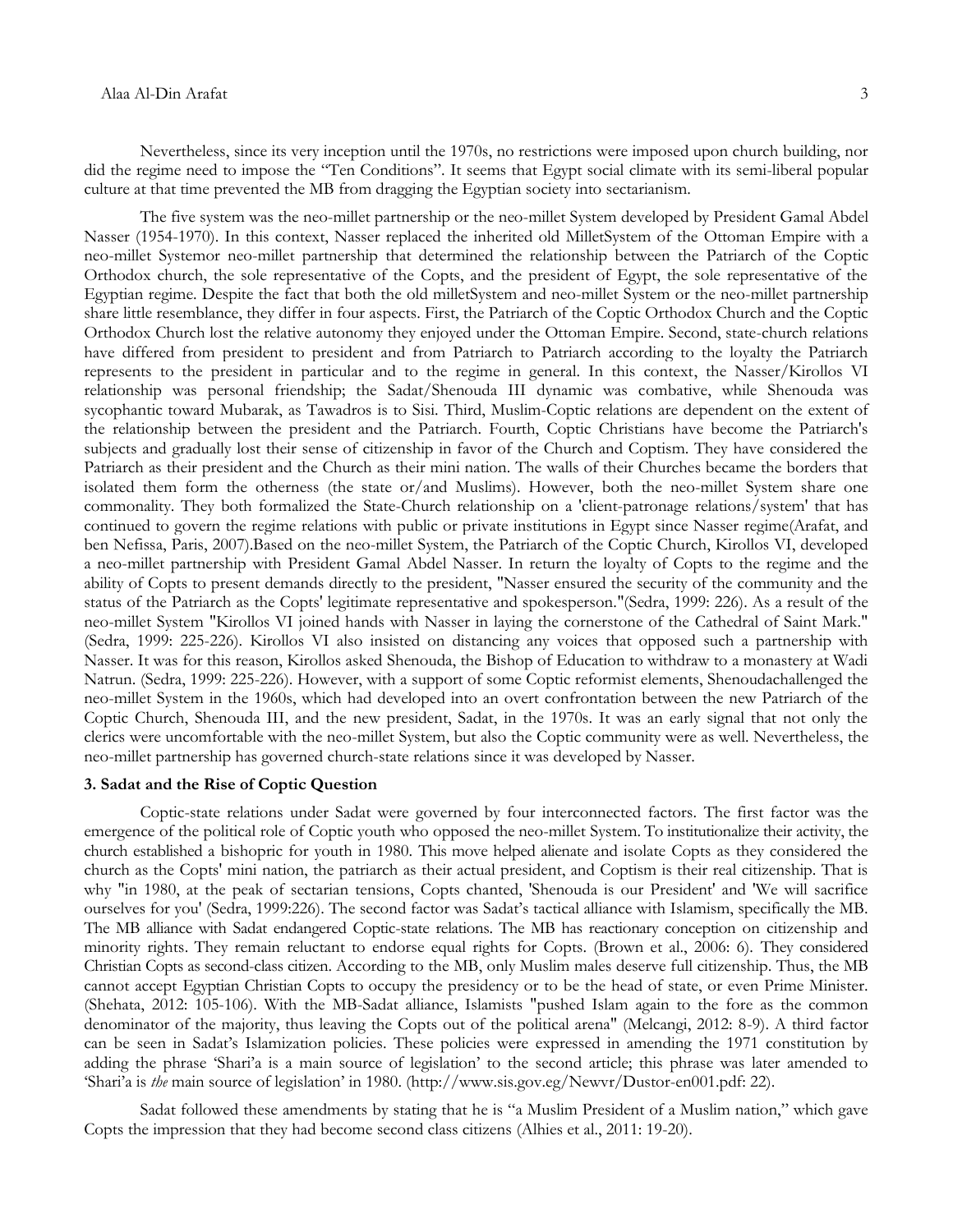Sadat's statement, according to one Coptic activist, established the real beginning of the sectarian violence against Copts in Egypt.(An interview with one Coptic activists, Cairo, August 20, 2017).

The final factor was the selection of Bishop Shenouda as the 117th Patriarch of the Coptic Orthodox church in October 1971. He challenged the neo-millet System and failed to replaced it by full citizenship for Copts.Shenouda III opposition to Sadat Islamization policies and his challenge to the neo-millet System led to an overt confrontation between Shenouda III and Sadat. As self-defense tactic in his confrontation with Sadat, Shenouda III insisted upon the preservation of Copts' rights of citizenship, (Sedra, 1999:225- 226) and had the support of a strong Coptic middle class that were much more vocal in their opposition to state activity " (Smith, 2013: 65-67), and on their reluctance to the neo-millet System. Sadat, on the other hand, was supported by extremist Islamists. The gulf between Copts and the state increased, especially after the Ten Conditions were imposed on the building and renovation of churches (Alhies et al., 2011, 11-12). As a result, sectarian violence erupted between Copts and Muslims, especially after the MB was able to sectarianize the popular culture against Copts in the poor urban and rural areas of Egypt. To highlight a few examples, the first significant incident erupted in 1972, when the Holy Book Society centre in Al Khanka, near Cairo, was set on fire (Mohieddin, 2013, 8-9).In total, forty-eight people died during these riots. After the incident, a parliamentary fact-finding committee, known thereafter as Gamal al-Oteifi committee, recommended that "the terms of building churches should be reconsidered, and that more should be done in the direction of securing the rights of Copts; otherwise, the committee warned, sectarian conflict was bound to rise in volume and viciousness" (Sidhom, 2016).

On January 6, 1980, "the eve of Coptic Christmas," "several bombs exploded in churches in Alexandria." (Brown, 2000,1060-1061). Because of the increasing threats of violence, Pope Shenouda III canceled all Easter celebrations and withdrew to a desert monastery with his bishops in March 1980. (Brown, 2000,1060-1061). Sadat added fuel on the already flaming fire by his allegation that "the source of religious conflict in the state can be traced back to Shenouda III. Moreover, he accused Shenouda III of attempting to establish a Coptic state within the state of Egypt" (Smith, 2013, 66-67). As a result, on June 17, 1981, the worst sectarian violence erupted in the Cairo district of Al-Zawya Al-Hamra. "In total, seventeen people were killed "([nine] Copts, [seven] Muslims and one unidentified), 112 were injured and 171 public and private" buildings were damaged over a three day period" (Brown, 2000,1061-1062). The confrontation between Sadat and Shenouda III reached its zenith in September of 1981 when Sadat deposed Shenouda III from his office and placed him under house arrest at a monastery in Wadi Natrun(Smith, 2013, 66-67). Days prior to the deposing of Shenouda III Sadat arrested over 1,500 dissidents of varying religious and political persuasions(Smith, 2013, 66-67). Just one month later, Sadat was assassinated by violent Islamists.(Brown, 2000,1059-1060).

### **4. Mubarak and Shenouda III: neo-millet System vis-a-vis Citizenship**

In October of 1981, Sadat was assassinated and Mubarak became the new president of Egypt. Under Mubarak, Shenouda III was reinstated after a total 1,213 days of house arrest and he was given a second opportunity to interact with a head-of-state (Smith, 2013, 67). Under Mubarak, Shenouda III developed a neo-millet partnership with President Mubarak as his predecessor, Kirollos VI, had built with President Nasser. According to the neomilletpartnership, Shenouda III "would adopt a low profile, cooperate with the regime, embrace the rhetoric of national unity, negotiate with the government behind the scenes, avoid public confrontation at all costs, and consolidate his power within the church" (Smith, 2013, 67). There is no information available to interpret why Shenouda III changed his confrontational position with the regime into building a neo-millet partnership with Mubarak. We just have some justifications for the adoption of thatsystem. Melcangi, for instance, argues that "it was in the Church's interest to make the Copts – once again – into a millet, a sectarian community that is largely autonomous, while at the same time, the Church itself was pressing the state to implement the rights of modern citizenship‖ (Melcangi, 2012, 11-12). Additionally, according to one Coptic activist, it was in the interest of both Coptic community and Shenouda III to revive the neo-millet partnership with Mubarak as his predecessor, Kirollos VI, had built with President Nasser(An interview with one Coptic activist, Alexandria, August 25, 2017). Other reason was to avoid paying that high cost that would result from challenging the neo-millet system. According to one Coptic activist, both Copts and the Patriarch of the Coptic Church paid a high cost for challenging the neo-millet system.(An interview with one Coptic activist, Alexandria, August 26, 2017). To not expose the Patriarch and Coptic community to the anger of the regime, the Patriarch was forced to revive such partnership with Mubarak (An interview with one young Coptic activist, Alexandria, August 27, 2017).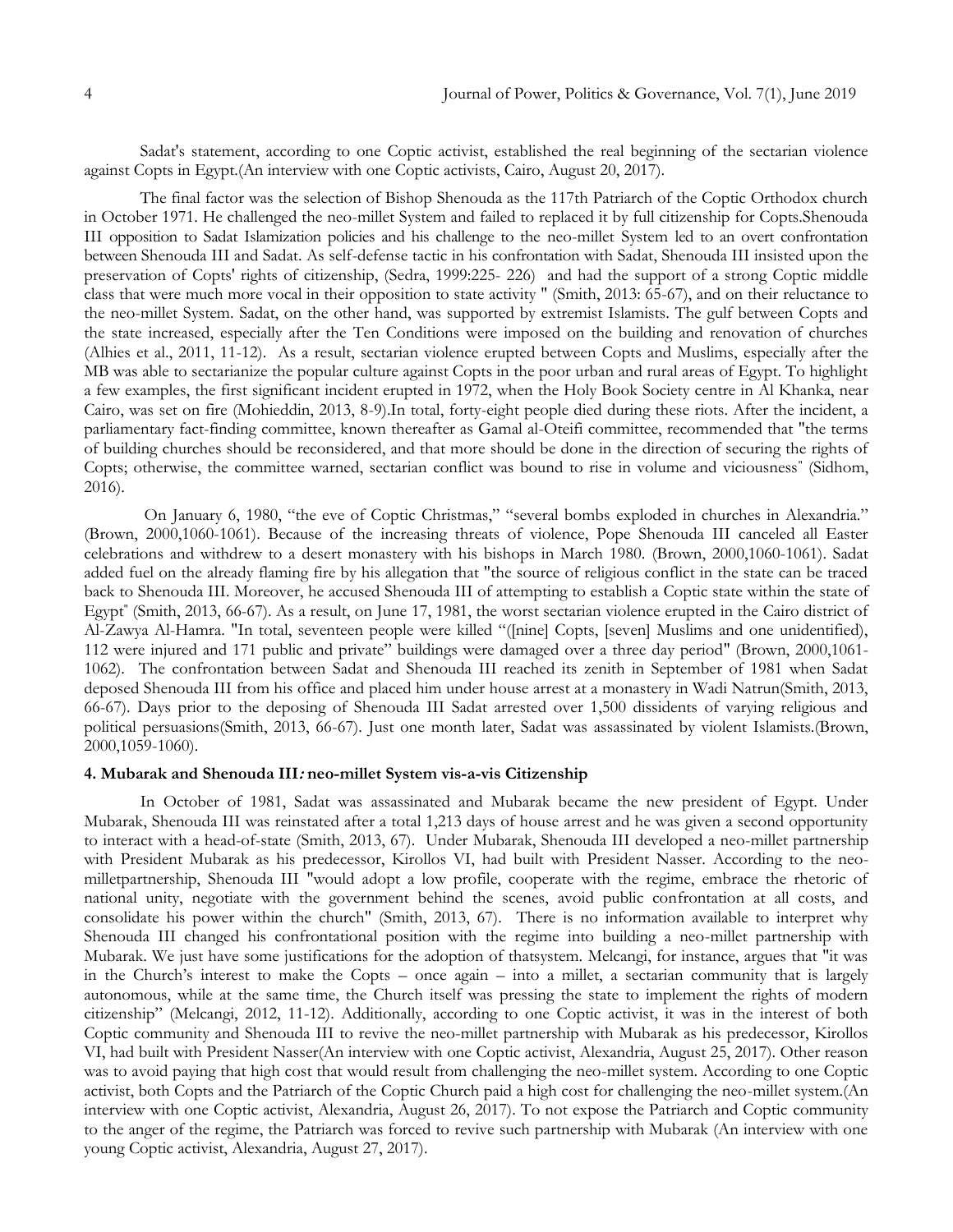However, Shenouda-Mubarak partnership deepened the alienation and isolation of Copts as they considered the church as if its mini nation, "Coptism" as their citizenship, and the Pope as their de facto president. Additionally, Shenouda-Mubarak partnership did not save Copts from the sectarian violence. Throughout the Mubarak era, interreligious tensions escalated.

For instance, while estimates indicate that there were 20 violent incidents against Copts between 1982 and 1991, the years 1992 and 1993 alone witnessed 58 violent attacks against the Coptic community, and the attacks continued well into the late 1990s (Hafez and Wiktorowicz, n.d. 72). During the 1990s, sectarian violence against Copts was concentered in southern Egypt and conducted by the Islamic group. In March 1990, for example, Islamists set fire to two Christian churches, a Christian hospital, and other property in the Minya province after being stirred up at a Friday prayer service by groundless rumors that a Christian boy had seduced a Muslim girl. Islamist leaflets had urged Muslims to "Wipe Out the Disgrace," calling Christians "Crusaders" (Rubin, 2013, 40). In virtually every case, Muslims attacked Christians, setting fire to houses, shops, and churches, killing people merely because of their religion. (Rubin, 2013, 40). Most cases of attacks came under "the pretext of Copts building churches"(Sidhom, 2016). In most cases, "the government remained passive and refrained from intervention or action." (Melcangi, 2012, 8-9). It is not surprisingly that the Egyptian Organization for Human Rights ("EOHR"), in a report issued in 1993, "accused Egyptian security forces of allowing Islamic extremists to commit acts of anti-Christian violence with their complete knowledge, sometimes even when they had advance warnings" (Brown, 2000: 1070-1071). Since the 2000s, sectarian violence against Copts has increased. The worst of all was the bloodiest sectarian clash in the village of Al-Kosheh, which left twenty Copts and one Muslim dead, on January 2, 2000 (Brown, 2000: 1070-1071). As always, according to the EOHR, security forces failed to prevent the bloody massacre against Copts (Brown, 2000: 1070-1071). Since then sectarian violence against Copts has grown, despite the fact that Mubarak issued a decree in 2005, authorizing local governors to make decisions concerning building, maintaining and expanding church premises (Mohieddin, 2013, 8- 9).Influenced by popular culture and their fears from Muslim community and radical Islamists, security forces intervened to prevent the implementation of these decisions on the grounds that they would anger Muslims and threaten social peace (Mohieddin, 2013, 8-9).It is also the same reason the security forces remained neutral in preventing sectarian violence against Copts. Thus, violence against Coptic Christians increased dramatically in the final years of Mubarak‗s rule. According to the Egyptian Initiative for Personal Rights, 53 incidents of communal conflict occurred between January 2008 and January 2010. Among others since then, the Nag Hammadi massacre in January 2010, clashes in Marsa Matruh in March 2010, and an Alexandria church bombing in January 2011 have been the most prominent (Stacher, 2011:7-8). Bombing the Two Saints Church in Alexandria was worst of all as it left 23 dead and 97injured (Brown, 2012: 4-5). The attack represents a failure of Egyptian security as it has came after a threat al-Qaeda made against Egyptian Copts one month before the attack (Friedman, 2011). It is not surprising, therefore, that Coptic activist and lawyer Mamduh Ramzi accused Habeeb al-Adly – former interior minister – of responsibility in the Alexandria bombing (Alhies et al., 2011: 32). As always Egyptian officials, including President Mubarak and Minister of Interior Habib al-Adly, blamed the Gaza-based Army of Islam for the attack (An interview with Habeeb Al-Adly, Al-Ahram, January 25, 2011). Ironically, the attack was denounced by the Supreme Guide of the MB, Salafist Call, and some leading Salafist scholars such as Sheikh Abu Ishaq al-Huwaini and Sheikh Mohamed Hassan (Alhies et al., 2011: 35-36).

In fact, Copts have not only suffered from sectarian violence, but their political participation representation in different elected bodies has also declined (Habib, 2013). While in the first elected National Assembly of the Sadat era (1979–84) 3.7 per cent of those elected were Copts, in all subsequent elections, including the post-revolutionary election of 2012, their representation in the Assembly never exceeded 2.2 per cent and on several occasions was as low as 1.4 per cent. (Mohieddin, 2013, 8-9).

#### **5. Incomplete Challengeto theneo-millet System**

As a reaction to the consolidation of the neo-millet partnership under President Mubarak, Coptic youth become more involved in political activism. Coptic activists participated in the political mobilization leading up to the 20111 uprising. Kefiya, a national movement established in 2004 against the authority of President Mubarak, was established and co-led by one Coptic activist, George Ishaq (Arafat, 2009, 77-78). Seeking to emulate Kefiya, Coptic activists established some social movements such as the Million Movement in 2005 and Copts for Egypt Movement in 2009, which included some Coptic figures such as Milad Hanna (Casper, 2013: 3-4).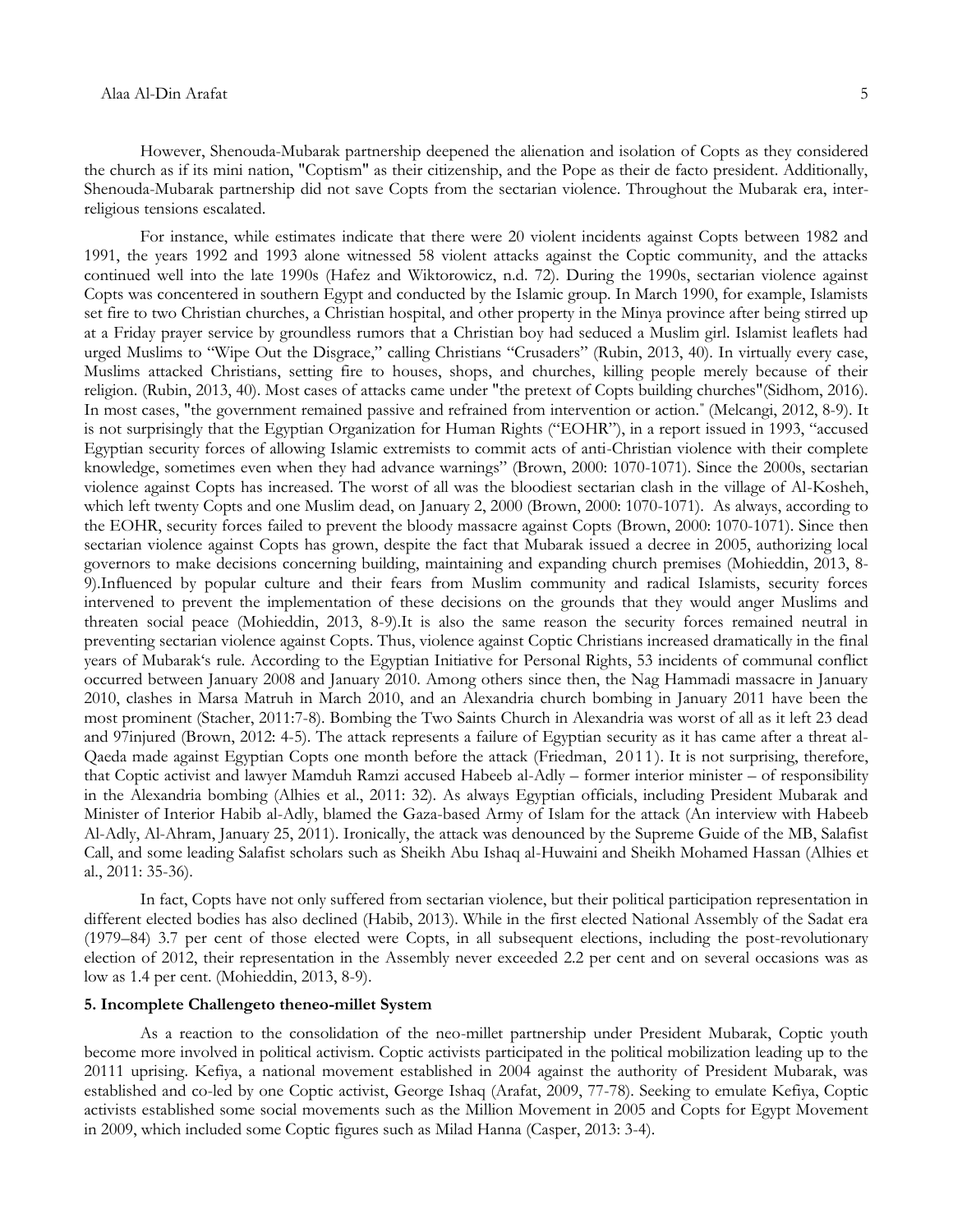The establishment of Coptic social movements coincided with the rise of the opposition of some Coptic elements against neo-millet partnership which resulted from the series of sectarian violence against Copts in 2010. It also resulted from the fact that "Coptic middle class particularly has come to conclusion that "Shenouda III, in developing a neo-millet partnership with Mubarak, has abandoned the struggle for their rights of citizenship" (Sedra, 1999, 225-226). Realizing that "since Shenouda III would not speak the message they wanted to send to the state, they developed a voice of their own"(Smith, 2013, 65-67).

Coptic social movements employed these new dynamics for calling for a full citizenship for all Egyptians, not for Copts alone and led some demonstrations against sectarianism. On February 14, 2010, the Copts for Egypt Movement led what he claims is the first Coptic protest outside the walls of the church, going even to Tahrir Square to protest the Coptic Christmas killings in Naga' Hamadi, January 7(Casper, 2013: 3-4). On January 1, 2011, Copts rallied in demonstrations against the January 1, 2011 suicide bombing of a Coptic church in Alexandria (Hawkings, 2012: 5-6). Some of these demonstrations included not only Coptic activists, but also secular activist group such as Egyptians against Discrimination and veteran political figures such Hamdin Sabbahi, later to run for president (Hawkings, 2012: 5-6). Coptic social movements and subsequent demonstrations paved the way for the Coptic activists to participate actively in the 2011 against Mubarak and helped challenge the neo-millet partnership.

# **6. The Church, Copts and the 2011 Revolution**

In fact, there is a clear divergence in the position of the Coptic Church towards the 2011 revolution (Habib, 2013). While the Coptic Church and Coptic Pope Shenouda III (who died on 17 March 2012), in general, opposed the revolution and urged Copts not to take part in the January 2011 uprisings, and declared his support for the Mubarak regime, "many Christians in Egypt supported and actively took part in it" (Mohieddin, 2013: 8-9). However, they were not a dominant group (Australian Government, 2014: 5-6).In fact, the 2011 revolution reflects an interreligious collaboration between Copts and Muslims. No a single Church was targeted during the uncertain days of the protest. "In contrast, remarkable accounts emerged of Muslims protecting churches from the possibility of looting" (Chandler, 2011: 1-2). "Muslim prayers in Tahrir Square were conducted safely because Coptic Christians created a human wall around them to protect them from riot police" (Hawkings, 2012, 1). 'Muslim, Christian – One hand!' was a defining chant in Tahrir Square in January and February 2011 (Casper, 2013, 3-4). However, the interreligious collaboration evaporated after revolutionary succeeded in removing Mubarak from power on February 11, 2011 and after the Islamists, the MB and the Salafist Call, held compromise with the Supreme Council of the Armed Forces (SCAF), the de facto president of Egypt from February 2011 to June 2012. Nevertheless, Copts participation in the 2011 revolution was a partial success to challenge the neo-millet partnership. But, their participation in the 2011 revolution and their challenge to the neo-millet system did not protect them from the sectarian violence after the downfall of Mubarak and the rise of Islamists to power in 2012.

In fact, sectarian violence under Mubarak regime came as a result of accumulated popular culture that originated from the sectarian discourse of the Salafism, specifically the Islamic Group and Jihad Group (Younis, 2011). In fact, Salafism become the most important Islamist trend in Egypt since 1970s. According to Youssef Esmat Morshedy, 70% of mosques in Egypt are under the Salafism ideology(Morshedy, 2014: 18). On important pillars of the Salafism is "al-walā' wa al-barā"',loyalty and disavowal that urges Muslims to show loyalty to fellow Muslims, but to distance themselves from non-Muslims (Van Den Bent, 2012: 10-11). *al-walā' wa al-barā'* is the major the reason behind Salafists position against Copts (Shehata, 2012, 112-113). In fact, most sectarian violence against Coptic, specifically in Upper Egypt, resulted from the Friday sermons delivered by Salafist sheikhs, which included proactive discourse against Copts. After being stirred up at a Friday prayer service, they headed to destroy or attack their village or suburb's church. To quote one Coptic medical doctor, "it has become standard that Coptic churches are attacked after the Friday sermons"(An Interview with one Coptic medical doctor, Cairo, July 8, 2016.).

To sum up,throughout Mubarak era sectarian violence and discrimination against Coptic minority escalated. "In 2009, towards the end of Mubarak's rule, a report placed Egypt ‗High' in terms of its religious hostility and ‗Very High' in terms of government restrictions on freedom of religion" (Mohieddin, 2013, 8-9).Mubarak employed sectarian violence as a political tool. For instance, "A report by the Union of Lawyers for Legal and Democratic Studies at the beginning of 2011, for example, blamed the state for using religion and sectarianism as a political tool to stay in power, while providing immunity to the perpetrators of these crimes." (Mohieddin, 2013, 18-19).In brief, Mubarak failed to build fully-fledged equal citizenship and depended both "Coptism" and "Islamism" within Egyptian society.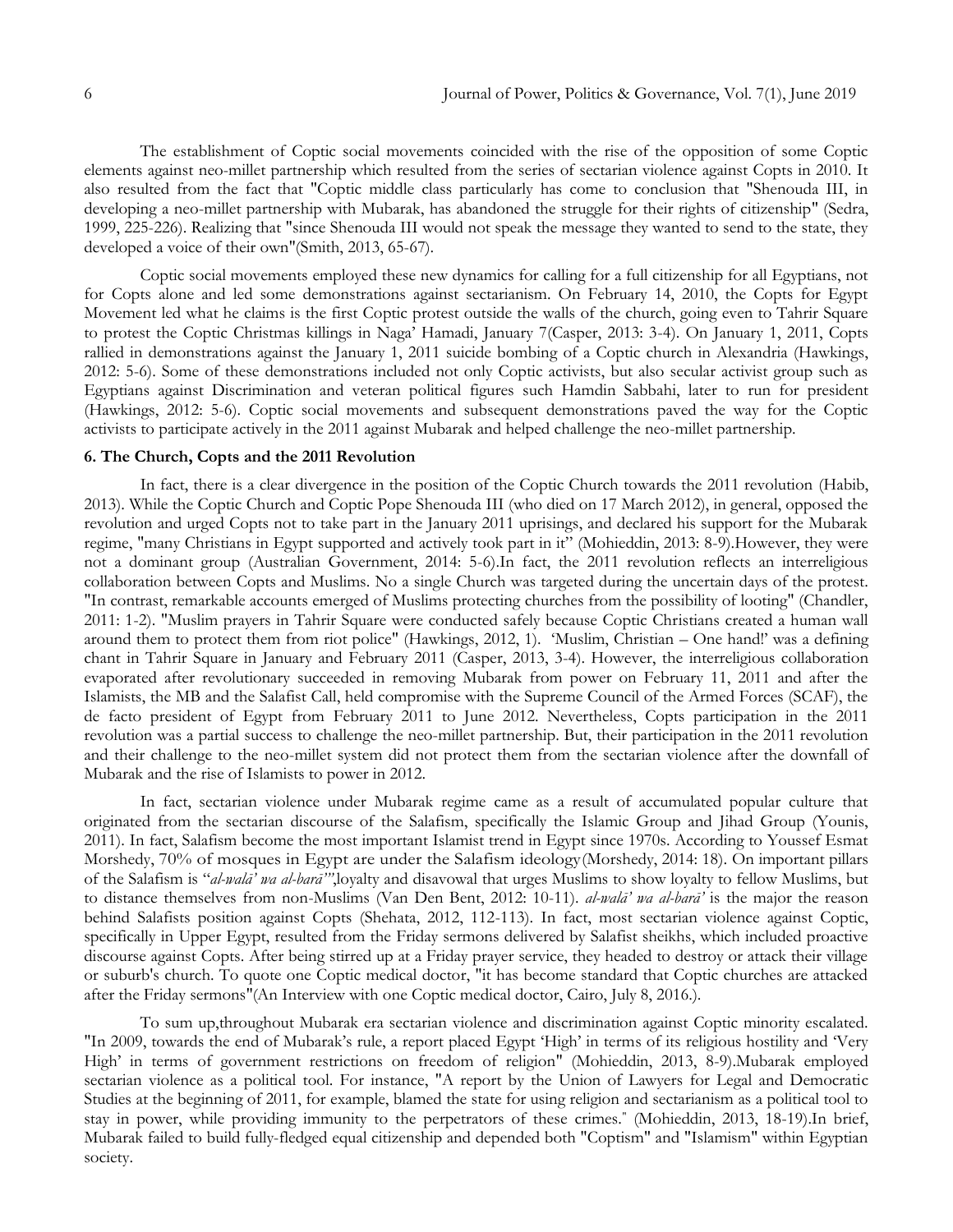#### **6.1. Islamism vis-à-vis Coptism**

Although the sense of harmony and unity between Muslims and Copts during the 2011 revolution, sectarian division erupted soon after the removal of Mubarak. In fact, the rise of Islamists to power after the downfall of Mubarak, specifically the Salafist Al-Nour Party- established on June 8, 2011- the political arm of the Salafist Call with its sectarianist and extremist trend had the major reason for sectarianism against Copts. For the Salafist Call, Copts are described as "disbelievers" and they therefore called for violent attacks against them.

According tothe Salafist Call,Copts are not citizens but *dhimmis*—a religious minority subject to Muslim rule (Lacroix, 2012: 3-6 and McCants, 2012: 4-5). In one instance, on a Salafist website a question was posed about citizenship. The answer rejected the idea of equal rights between Muslims and non-Muslims because this concept contradicts the Koran. The ‗disbelievers' are not allowed access to high posts of the state or even join the army. They are not allowed to join the police, the judiciary corps or any higher bureaucratic position than a Muslim (Shehata, 2012, 60). For instance, Al-Nour Party's previous spokesperson, *Yusri Hammad*, has said the Copts cannot be given any ministerial position that gives them authority over Muslims (McCants, 2012: 3). In brief, they oppose full citizenship rights to Christians(H**ø**igilt, 2011: 6-7). They considered Christian Copts as second-class citizens. Largely due to its sectarian rhetoric towards Christians, the regime suspects that the Salafist Call was behind the bombing of a Coptic Church in Alexandria on New Year's Day 2011(Awad, 2014).

What aggravated sectarian violence against Coptic minority was the fact "Salafists considered securing Copts who converted from Christianity to Islam as a religious duty" (An Interview with one Salafist Call's member, Alexandria, August 8, 2016). It should be noted that the only instances of the Salafist Call holding in the past was in 2010 was due "their conspiratorial conviction that the Church was imprisoning Christian women after they had converted to Islam" (Awad, 2014). Dangerously, the 2011 revolution provided the Salafist Call with a new impetus and official existence to publicize both its sectarian discourse against Copts and its goals to establish "Islamic state" with "Shari'a" as its legal reference. For instance, on 12 February, the day after the ousting of Mubarak and as Egyptians were still celebrating victory, demonstrations orchestrated by Salafist groups took place in a number of governorates calling for an Islamic state in Egypt(Nkrumah, 2011). At this point, Coptic Christians realized thatSalafists would apply Shari'a and they would be practically second-class citizens in the conceived Islamic state of Islamism (An interview with one Coptic activists, Cairo, March 28, 2011.) To quote one Copt, "Copts will expose for the Jihad [armed struggle against non-Muslim] of Islamists" (An interview with one Coptic activists, Cairo, March 26, 2011). Furthermore, the result of first post-Mubarak parliamentary elections, held between November 2011 and February 2012, frightened the Coptic community, specifically after Islamist parties won about 76% of the seats (Habib, 2013). While the MB's Freedom and Justice Party (FJP) received about 47% of seats and the hardline Salafist Al-Nour Party received 29% (Melcangi, 2012, 21-22), "Christians were awarded 2.5 percent of the available 508 seats (50 of which were appointed by the SCAF as acting head of state)"(Brown, 2012: 44-45). Thus, Copts viewed the rise of Islamists, specifically the Salafists as a threat to their liberties and as a signal for escalating sectarian violence against them. That is whythe International Human Rights group "Freedom House" released a statement declaring "Sectarian Violence on the Rise in Egypt" in the wake of the 2012 election (Hawkings, 2012, 45-6).

In fact, rarelyhasamonthpassedsincethefallofHosniMubarakinFebruary2011withoutasectarianincident (Habib, 2013).To highlightsomeexamples; in March, Muslim mobsburneda Copticchurchsouthof Cairoandattackedprotesters, leaving12 deadand 140 injured; in April, Muslimprotests were heldopposing the a ppointment of a Copticgovernor and torched Christian homes and businesses, in May, two Coptic churches were burned and Islamists clashed with Copts over ChristianwomanconvertingtoIslam, leaving 15 dead and 55 injured; and attheend of September, Muslimmobsburneda Copticchurch that was underreconstruction (Brown, 2012: 44-45). According to the Egyptian Initiative for Personal Rights, "the SCAF was criticised for failing to protect Christians during fatal sectarian violence in Imbaba, Cairo on 7- 8 May 2011" (Australian Government, 2012: 28-29). Worst of all was Maspero incident, on October 9, 2011(Habib, 2013).As an estimated 28 people—most of whom were Coptic demonstrators—were killed and over 300 injured when the military fired on, and armoured personnel carriers crushed, demonstrators at a Coptic protest at the state radio and television building in Maspero, Cairo (Australian Government, 2014: 5-6).In the eyes of many activists, however, this incident represented the first time the army opened fire on Egyptian citizens, violating their promise from the revolution never to do so.(Casper, 2013, 4-5)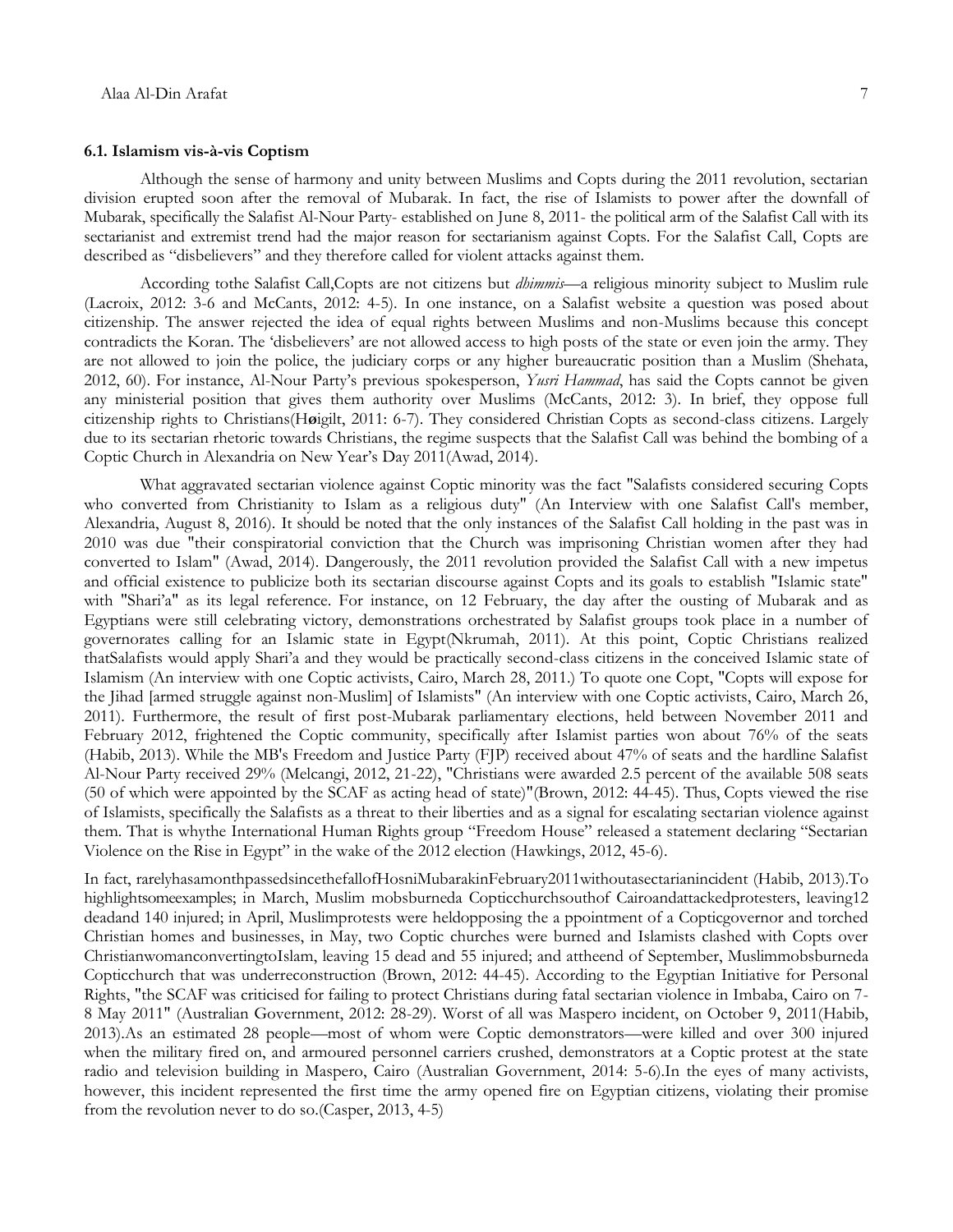In fact, Salafist leaders denied participating in a series of sectarian incidents that occurred after the downfall of Mubarak regime. Nevertheless, there is no doubt, however, that Salafists were involved in many ugly incidents against Coptic Christians, (Cynthia, 2011) including the sectarian violence against Copts in March 2012 and clash between Muslims and Christians around the Virgin Mary Church in Imbaba (Brown, 2011: 7). They were also involved in the April 7 clashes in Upper Egypt (the southern region) that resulted from their opposition to the appointment of a new Christian governor for the province of Qena (Al-Sawani, 2011).There were threats to bar the governor from the province and even to kill him.

But Salafist concerns soon dominated, with one speaker complaining, "A Copt won't implement Islamic law," and demonstrators chanting, "We will never be ruled by a Christian governor" and "Mikhail [the new appointed governor] is an infidel pig" (Marshall, 2011).

To conclude,sectarian violence againstCopticChristiansinEgyptisnotanewphenomenon, but it became aggravated as a result of sectarianizing Egypt's popular culture and encouraging sectarianism against Copts by Salafists. Generally, the SCAF failed to fulfill their responsibilities toward Coptic citizens. Annual government and non-government reports after the downfall of Mubarak indicated that the Egyptian authorities generally failed to investigate or convict perpetrators of sectarian violence in Egypt (Australian Government, 2012: 34-35). For instance, the Egyptian Initiative for Personal Rights and the US State Department report that police and military forces have failed to adequately protect Christians and their property in the post-Mubarak period. (Australian Government, 2012: 25-26). The International Federation for Human Rights, USCIRF, noted in its 2016 report on religious freedom, "most perpetrators from large-scale incidents that occurred between  $2011$  and  $2013$  – and even before that – have not been prosecuted" ([Catholic](http://www.angelusnews.com/author?author=Catholic+News+Agency) News Agency, 2016).

#### **7. The Patriarch and the President:**

### **Sectarianism under Morsi Regime**

Shenouda III died before the election of Mohamed Morsi (the head of the FJP), the political arm of the MB) to the presidency in June 2012. The election of a new president presented unavoidable challenges for the new Pope, Tawadros II, who was selected to be Pope of the Coptic Orthodox Church in November 2012. Additionally, the selection of the new Pope coincided with the escalation of the opposition against the new MB's president and the establishment of the National Salvation Front (NSF), a coalition of opposition parties, which aimed at holding early presidential elections, and growing the Coptic youth participation in Egyptian politics. In fact, Copts viewed the ascendency of the MB to power as an existential threat to their lives and as a signal for escalating sectarian violence against Copts. A Coptic expert and editor of Al-Watan, commented that "Copts were mortified when Morsi won. It was as if the sky had fallen" (Eric, 2012: 71-72). Many Coptic clerics thought that fears are justified and that "the Coptic Community will not be protected by the Muslim Brotherhood and as a result they will be subject to increased prejudice and violence from Muslim extremists" (Eric, 2012: 71-72). According to one young Coptic activist, "[t]he culture has changed,…and [a]ny problem no matter how small, that has anything to do with Christians is quickly turned into a cause for jihad" (Eric, 2012: 72).In fact, Morsi attempts to reach out to the wary Egypt's Christians failed. For instance, in his meeting with representatives of Egypt's churches, Morsi promised that he will be as a "president to all Egyptians"…. regardless of religion or political orientation"(The Arab American News, 2012). However, Morsi's attempts failed as result of mistrust between Christian minority and the new president. To quote one Coptic activist, "I don't trust them,'[the MB]…."Morsi's nice words to the Christian community are only cosmetic. We know that the Brotherhood wants to Islamize the country and Egyptian society"(The Arab American News, 2012).Practical evidence of this mistrust, according to some Coptic activists is the failure of the president to respect his promise during the presidential elections to appoint a Christian as vice president (An interview with a number of Coptic Christian, Cairo, June 17-22, 2015). Mistrust also had the major effect on the withdrawal of the Coptic representatives, in November 2012, from the Constituent Assembly that would draft the new constitution. Their withdrawal resulted from the pressure of Coptic activists who demonstrated in the front of Abasseya's St. Mark's Cathedral against the Islamization of Egypt's new constitution. One of the most pressing issues to the Copts is the attempt by the MB and Salafist members in the Constituent Assembly to change the text of Article II from its current wording states that law in Egypt is based in the "principles" of Sharia into "law is Sharia"(Molloy, 2012). With its decision to withdraw from the Constituent Assembly, Coptic Orthodox Church joined other secular and liberal forces in their public opposition to the MB Islamization and anti-democratic policies. Since then Coptic-MB relations have deteriorated.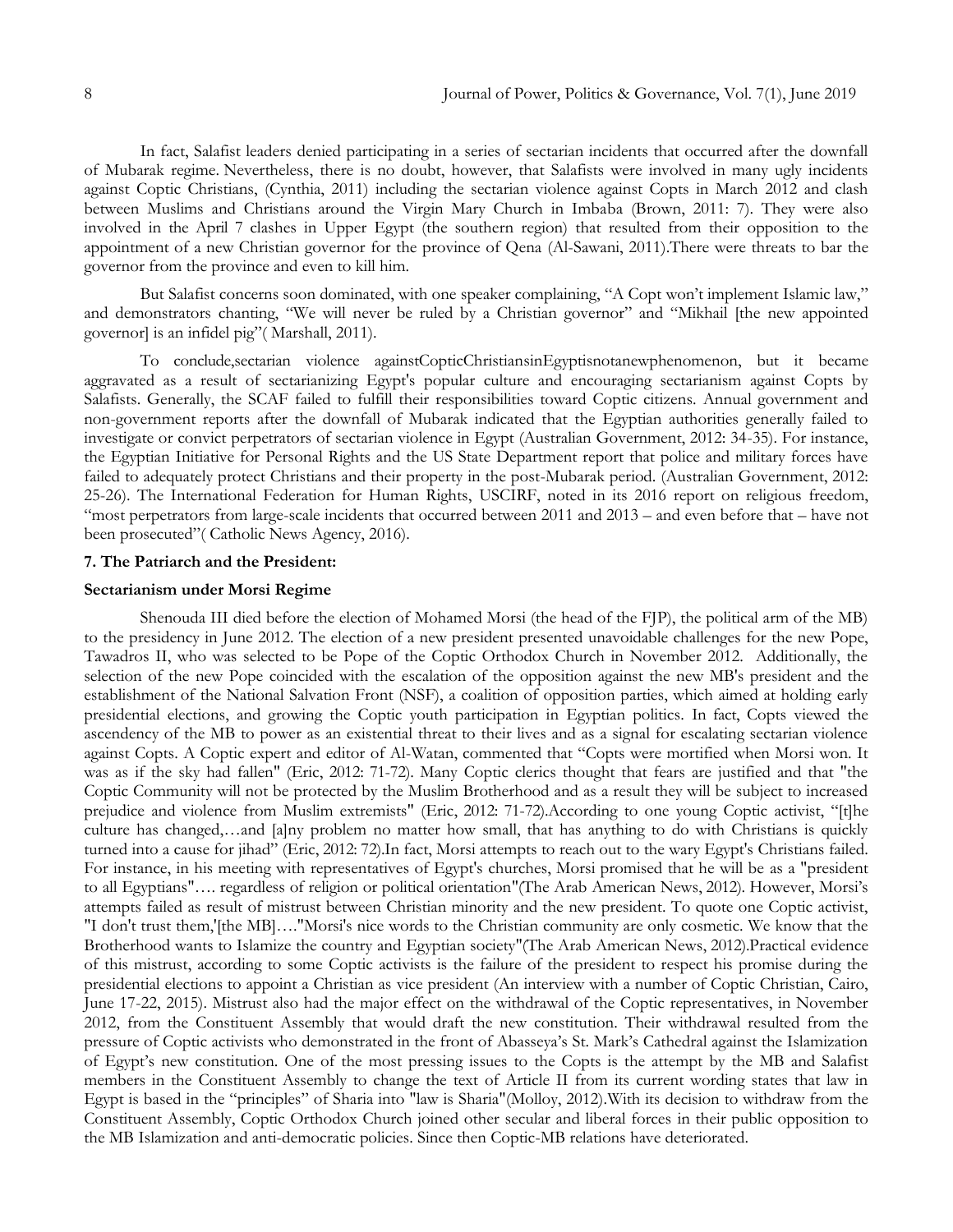The only card that the MB employed in its political differences with the church and the Coptic community is the sectarian card. Only to quote some examples, the first sectarian violence that erupted in July 2012 in Dahshur, Giza governorate, occurred after Mohammed Morsi won the presidency in June 2012 (Australian Government, 2012: 26-29). On 18 September 2012, a Coptic teacher from Sohag governorate was sentenced to six years in prison after being convicted for blasphemy and defamation (Australian Government, 2012: 31-35). Two other sectarian incidents erupted in October 2012; the first sectarian violence occurred when the predominantly conservative Muslim crowd gathered around the only Coptic Church in the area forbidding Copts from neighbouring villages from entering the church. (Australian Government, 2012: 29).

The second incident was erupted when nine Christian families living in Rafah near Egypt's border with Israel left their homes and fled to El-Arish, about 30 kilometres away, "after Islamist militants made death threats and gunmen attacked a Coptic-owned shop" (The Egyptian Gazette, October 4, 2012). The worst of all was the Sectarian violence against Copts in El-Khosous in April 2013. Four Copts and a Muslim died in the ensuing violence. Two days later, following the funeral for the four Copts killed in the attacks, another outbreak of sectarian conflict occurred outside St. Mark's Cathedral in Cairo that led to two more deaths and 90 injured (Mohieddin, 2013: 20).The incident was officially condemned "but no investigation took place to identify the perpetrators" (Mohieddin, 2013, 8-9).The MB even denied the sectarian nature of the incident. A Brotherhood-affiliated television channel even reported that the violence was instigated by Copts protesting against the policies of the Pope (Mohieddin, 2013: 6).However,Pope Tawadros II accused Morsi of "negligence" in failing to prevent the attacks and the NSF blamed the President and the Ministry of the Interior(Mohieddin, 2013: 20). It is not surprising, therefore, that the United States Commission on International Religious Freedom, in its April 2013 annual report, designated Egypt as a Country of Particular Concern and highlighted the government's complicity in "systematic, ongoing, and egregious violations of freedom of thought, conscience and religion or belief"(Mohieddin, 2013: 6)

### **8. An overt Nationwide Sectarian Violence**

Coptic Christians have suffered from violence and attacks on their churches and private properties, particularly in July and August 2013, since the MB was removed from power as result of a popular revolution in which both the church and Coptic activists played a key role. In fact, both Morsi and Tawadros II were in a similar position to that of Sadat and Shenouda III. Therefore, the relations between Morsi and Tawadros II quickly changed into an overt confrontation despite the fact that Pope Tawadros emphasized his desire to distance himself and the church from politics (Smith, 2013: 79-80). However, the new Pope quickly has found himself forced to criticize publicly the President and even to encourage Copts not to hide their opposition to the president. "He told Christians they were free to actively participate in politics and that the church will not discourage them"

[\(http://www.therepublic.com/view/story/a2993adf26174fdb8e1cbe8664ca2b50/ML-Egypt-Anti-Christian-](http://www.therepublic.com/view/story/a2993adf26174fdb8e1cbe8664ca2b50/ML-Egypt-Anti-Christian-Backlash)[Backlash\)](http://www.therepublic.com/view/story/a2993adf26174fdb8e1cbe8664ca2b50/ML-Egypt-Anti-Christian-Backlash).

Thus, Copts were part of the "20 to 30 million Egyptians who took to the streets, showing that Egypt is united despite its diversity, and that it is their country as much as any Muslim" (Daftari, 2013). Additionally, Tawadros II openly supported ousting Morsi and the MB from power.He supported the June 30 demonstration and the removal of Morsi from power in July 3. In mid-June 2013, he stated "Egyptians deserved better governance than that provided by the Morsi Government."( Australian Government, 2014: 5-6). On 2 July 2013, he publicly backed the anti-Morsi protests. Finally, Tawadros II (along with al-Azhar Grand Imam Sheikh Ahmed El-Tayeb) publicly endorsed the 3 July military intervention that removed Morsi from power(Australian Government, 2014: 5-6). Thus, Morsi has fiercely criticized Coptic Pope Tawadros II "for giving his blessing to the removal of the president and attending the announcement by armed forces commander General Abdel Fattah Al-Sisi suspending the constitution" (Egypt Independent, July 6, 2013). With this overt political opposition against the MB, Copts become targets for Morsi radical supporters and pawns in the destructive zero-sum power struggle between the MB and the military. For instance, "supporters of President Morsi have openly blamed the Copts for the removal of their president"(Human Rights First, 2013: 6-7). They "accused the Pope of waging a 'crusader conspiracy' against Morsi. Others accused the Coptic community of being manipulated by foreign interests" (Australian Government, 2014: 4-6). As result, a series of attacks on Christian homes, churches and businesses by the MB supporters.The State Department reported that 78 ―churches and other Christian buildings‖ were attacked, and the military has restored 26 of them [\(Catholic](http://www.angelusnews.com/author?author=Catholic+News+Agency) News [Agency,](http://www.angelusnews.com/author?author=Catholic+News+Agency) 2016).It seems that Copts are paying the price for their political position against Morsi.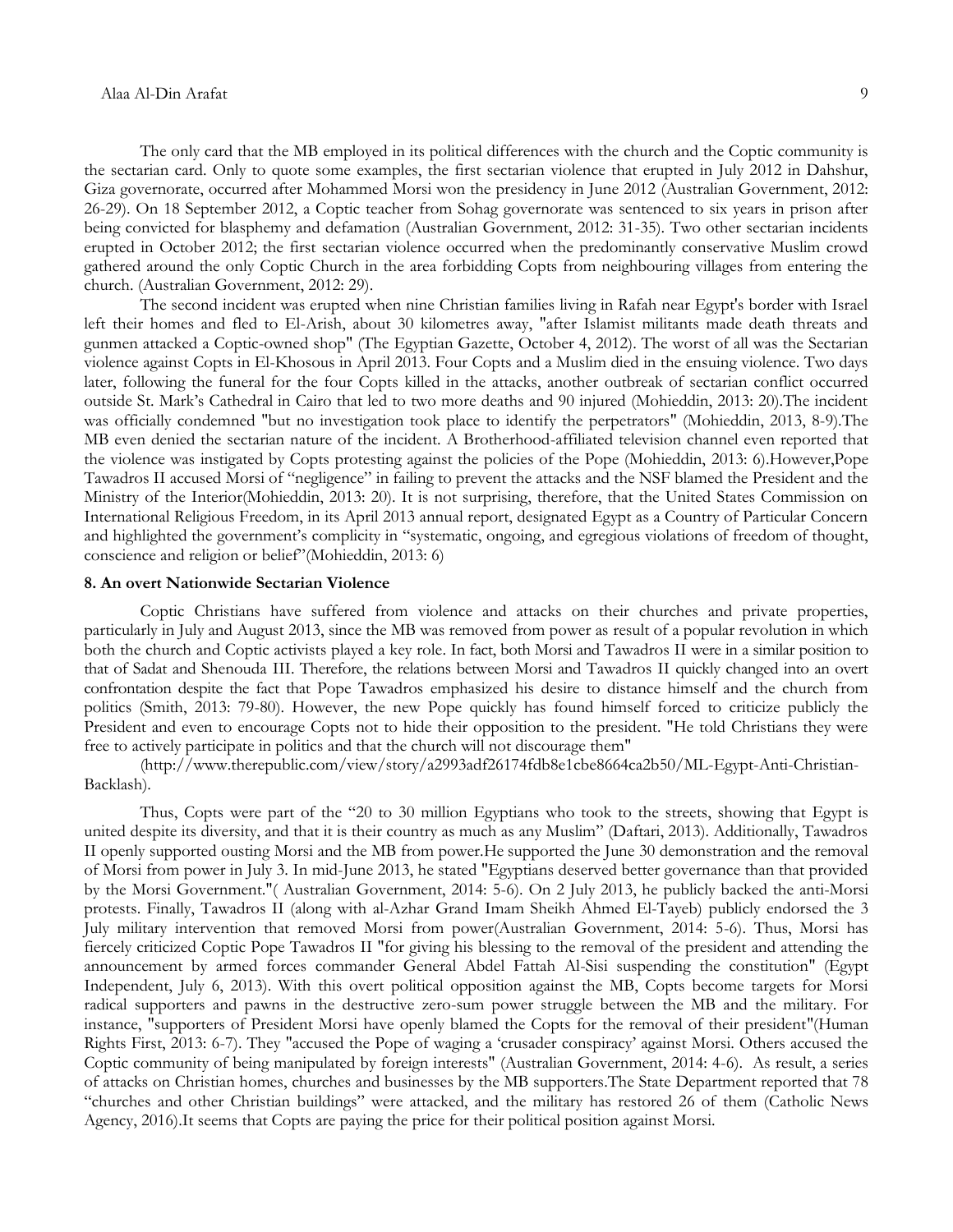Only to quote some examples,on the evening of July 3, angry supporters of the deposed president, "looted and torched a building belonging to the Catholic church in Dilga in the Minya governorate, also looting the Islah Church in the same village, terrorizing local Copts and attacking their homes. One citizen was killed and several injured in the events; other governorates saw less severe attacks"( Jadaliyya, July 16, 2013). During its rampage in Dilga, the crowd shouted, "There is no god but Allah and the Christians are God's enemies."( [http://www.therepublic.com/view/story/a2993adf26174fdb8e1cbe8664ca2b50/ML-Egypt-Anti-Christian-Backlash\)](http://www.therepublic.com/view/story/a2993adf26174fdb8e1cbe8664ca2b50/ML-Egypt-Anti-Christian-Backlash). In the same context, some extremists opened fire on the Mar Mina Church in the Port Said governorate, injuring two citizens.

In Marsa Matrouh, some extremists destroyed parts the Church of the Virgin(Jadaliyya, Jul 16 2013).Furthermore, a Coptic priest was shot dead in the North Sinai neighbourhood of Al-Masaeed (Egypt Independent, 6-7-2013). Sectarian violence further escalated and swept over the whole country as scores of Copts came under attack nationwide after security forces cleared out two Cairene sit-ins supporting ousted President Mohamed Morsi on 14 August 2013. It was unprecedented wide-scale sectarian violence "led by what were described as Muslim Brotherhood (MB) members, supporters, and sympathizers. Such terrifying violence is considered by many as proof that the MB has been fanning the flames of sectarianism in Egypt"( Stamboliyska, 2013). According to Human Rights First, "Over 130 Coptic churches and Christian religious structures, homes and businesses were attacked in the weeks after August 14. Around 45 churches and religious structures came under simultaneous attack in the immediate aftermath of the violent dispersals of the pro-Morsi protests" (Human Rights First, 2013: 6-7). In a television interview with a Christian satellite station, the Pope described the attacks on churches as "brutal crimes" by people who had twisted religion for their own purposes (Adel, 2013). Furthermore, on 16 August, the Coptic Church issued a statement denouncing the attacks and reiterated its "commitment to solid national unity, rejecting completely any attempt to drag the country into sectarianism" (Adel, 2013). As always, according to report issued on August 25 by Egyptian Initiative for Personal Rights, security apparatus did not demonstrate enough professional in confronting the sectarian violence against Coptic churches and properties (Human Rights First, 2013: 6-7). Ironically, the Egyptian regime employed sectarian violence against Copts as evidence to prove the extremism of the MB than to take effective measures to protect Copts from these barbaric attacks. According to one leading Coptic activist, the Egyptian regime employed violent attacks against Coptic churches and properties to achieve political interests (An interview with one leading Coptic activists, Cairo August 28, 2017).

There is no doubt that supporters of president Morsi and the MB leadership are involved in the escalation of attacks on the Copts. "The Brotherhood in its official publications and websites, and in the statements of some of its leaders, has long tolerated anti-Christian sectarian statements, speaking about the need for an Islamic Egypt in which the Copts would be, at best, second-class citizens" (Human Rights First, 2013: 6-7). According to Suleiman Shafik, a researcher on Coptic affairs, "For the first time in decades we are seeing Muslim Brotherhood members directly involved in attacks against Copts"(Ezzat, 2013). As former Coptic MP put it, "the actions taken by supporters of ousted former president Mohamed Morsi had shown the real face of the Muslim Brotherhood" ( Adel, 2013). Ironically, the MB has denied involvement in the widespread attacks on churches after August 14, 2013 ( [S](http://www.jadaliyya.com/pages/contributors/8502)edra, 2013).

### **9. The Patriarch and the Field Marshal:Renovating "neo-millet System": Putting the El-Ezaby'sTen Conditions in a New Bottle**

Since 1970s, the restrictions on church building and restoration have become the key concerns of Coptic Christians in Egypt. Throughout Mubarak's regime, building and church restoration had been left completely to local authorities, specifically the security services in a way that gives these authority unlimited powers to determine whether these conditions are met or not (Mada Masr, August 26, 2016). A licence to build a church took many years, if it got issued at all, and had to go through many steps to overcome bureaucratic barrier and gain approval from the security forces. According to Coptic activist Samia Sidhom, "In one notorious case of a church in Maamoura, Alexandria, it took more than 40 years for a licence to be issued" (Sidhom, 2016). Influenced by popular culture or/and fearing protests by Muslim ultraconservatives or a revenge from radical Islamists, local authorities and security services routinely refuse to give a permission for building new church. Faced with refusal, Coptic Christians turned to either build churches illegally or establish churches in other buildings, which in many cases prompted riots and attacks by ultraconservatives (Michael, 2016). Islamists and local residences influenced by popular culture invented countless ways to hinder church building approvals. One method frequently used by fanatics to abort the building of a church was to build a mosque near the area that the church would be built.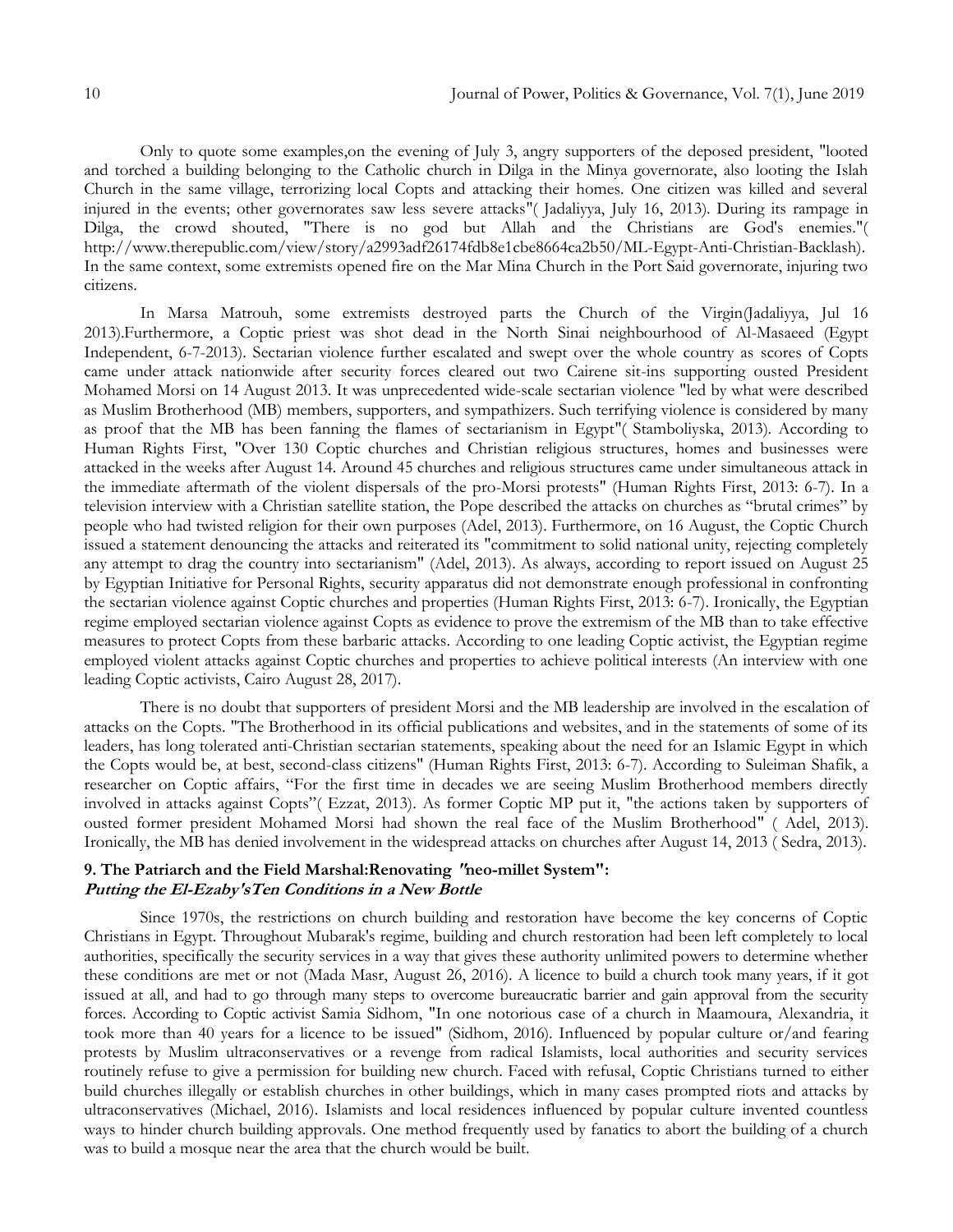#### Alaa Al-Din Arafat 11

"This effectively rendered the intended church illegal since it violated one of the Ten Conditions"(Sidhom, 2016). That is why Pope Shenouda portrayed the Ten Conditions as "unjust and oppressive"Pope Tawadros II voiced the same view by saying that "Years after years, fanatics and hardliners have used the near-prohibitive Ten Conditions to halt building churches.‖ (Sidhom, 2016). In fact, all attempts to enact a unified law on building places of worship, for mosques and churches alike, have been ignored by the SCAF and Morsi as they continued to operate according to the old rules (Fahmi, 2016).However, after the barbaric destruction of the Coptic Church by MB supporters in July and August 2013, the Egyptian regime promised to enact a new law for church building and to rebuild the destroyed churches (Jadaliyya, August 15, 2013). In this context, article 235 of the 2014 Constitution stipulates that parliament should pass a law organizing the building and restoration of churches during its first session (Mada Masr, August 26, 2016).

However, after constant delays, on August 30, 2016, the law was approved by more than two-thirds of the 596 members of Parliament, mostly belonging to the majority that supports President Abdel Fattah Al-Sisi[\(Independent Catholic News,](http://www.indcatholicnews.com/news.php?viewStory=30821) August 31, 2016).

The law itself and the negotiation that led to its release is a reminiscent of the principles of the neo-millet System that has governed Coptic-state relations since Nasser regime. It was issued as a result of direct negotiations between the Church and government behind closed doors in which the Egyptian regime treated with the representatives of Egyptian churches, including the Coptic Orthodox church, the Catholic and Evangelical Churches, as they are the sole political representatives of Egypt's Christians(Fahmi, 2016). The president himself, as the political representative of the regime, intervened several times to facilitate enacting the new law (Mada Masr, August 26, 2016).

In fact, the law has come under criticism from some observers and groups belonging to the Egyptian Christian community.For instance, the second article of the law, specified that the size of a church seeking a permit for construction should be proportionate to the number and need of Christians in the area, has come under fire because it includes a condition that can be used to place restrictions on church construction(Fahmi, 2016). Additionally, articles 8 to 10 are so loosely worded as to be ambiguous. In their current form, they could be used to close churches (Adel, 2016). Furthermore, the new law reflects the same approach included in the "Ten Conditions" that have governed church-state relations for decades. For instance, the new law provides that the security services and local authorities determine whether the application of church building meet rules of the new law or not, an old habit the law kept from the previous restrictions imposed upon building churches. That is why the new law was described by some Coptic activists as "a sectarian law that shows the state prefers the adherents of one religion over another" (Michael, 2016). It "empowers the majority to decide whether the minority has the right to hold their religious practices" (Michael, 2016),according to one another Coptic activist. Importantly, the wording of the law insisted on using such sectarian words as the term "religious sect" instead of "Egyptian Christian citizen" (Fahmi, 2016).

The new law will not likely resolve the problem of church building in Egypt and the sectarianism related to church building. On the contrary, it might aggravate it. The vagueness of law's articles and the full mandate the law provided to the security services and local authorities in determining church building will push Copts to build illegally if they are faced with the refusal of their requests, which will incite the anger of Muslim community and in turn cause sectarian violence to erupt against Copts. The law does not resolve the major reason for not enforcing rules concerning church building or/and the negative position of the security services against sectarianism: the popular culture and the relations between both security services and local authorities with local Muslim community have proved stronger than the legislation itself. It is important, therefore, to design sophisticated legislative reforms to create a single unified act that prohibits discrimination on religious grounds or more broadly, an Equality Act.

### **10. Conclusion**

In fact, the neo-millet system/partnership (1952- ), sectarian violence against Copts, the popular culture of the Muslim community, and restrictions imposed upon church building are symptomatic of the absence of equality rights in Egypt. Egypt needs to design legislative reforms to create a single unified act that prohibits discrimination on religious grounds or more broadly, an Equality Act that reflects the Universal Declaration of Human Rights and the *International Covenant on Civil and Political Right* (ICCPR). It is true that the SCAF amended provisions of the Egyptian Penal Code (EPC) to explicitly prohibit discrimination on religious grounds (Australian Government, 2014: 18), but the penalties and fines of the amended EPC do not do enough to forbid discrimination.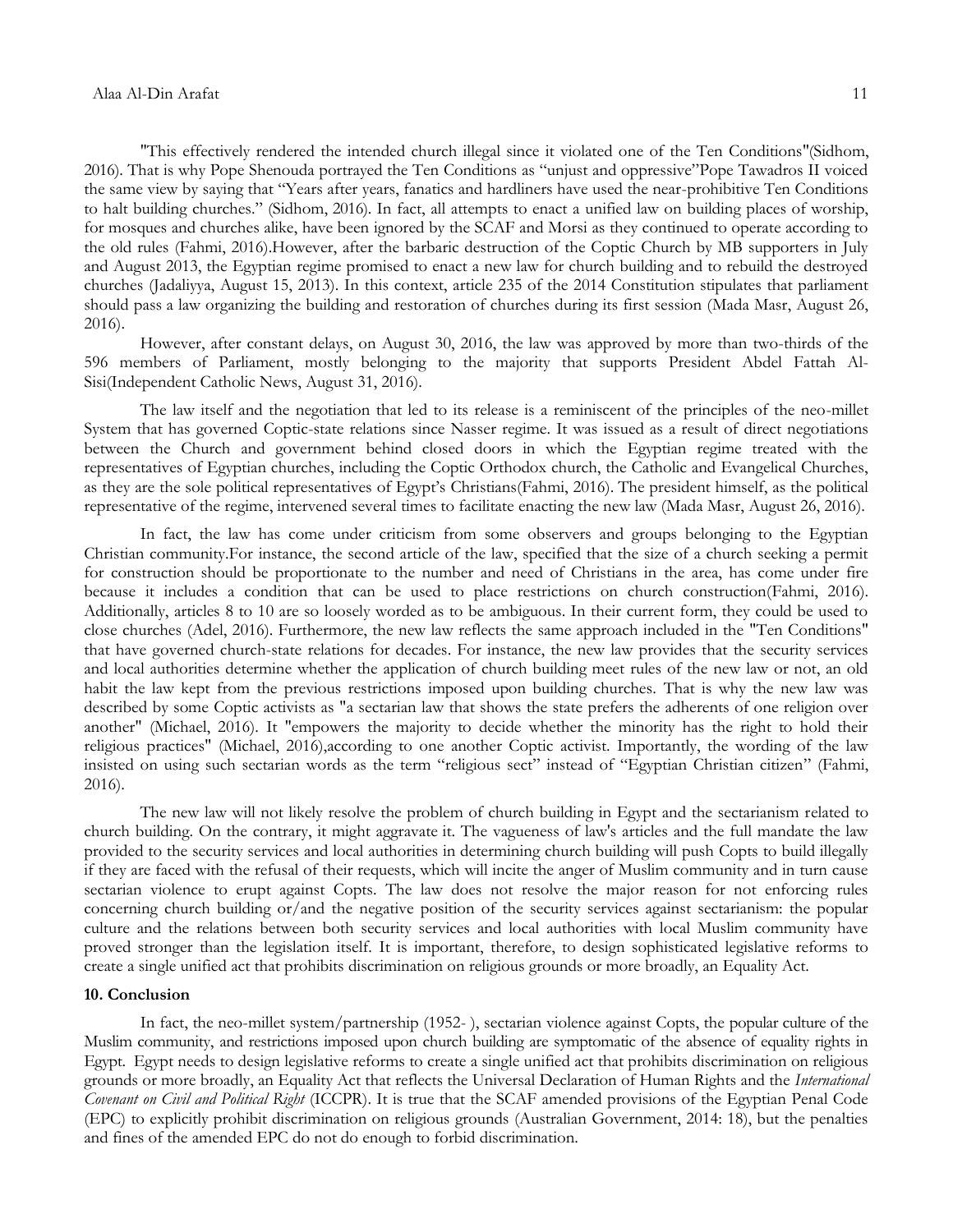The new proposed unified Equality Act should spell out all forms of religious discrimination, Equality courts should be established to enforce its provisions, and penalties relating to the violation of these provisions should be increased. An independent nongovernmental and representative committee of lawmakers and human right experts should be tasked to draft the proposed Equality Act for parliament to enact. Egypt can learn from the international experience in enacting equality acts, including the British, Australian, South African and Latvian models.

In fact, Egypt does not need constitutional reforms to enact an Equality Act as the Egyptian constitution includes provisions that deal with freedom of religion or belief and even an equality provision. The current 2014 constitution includes provisions for absolute freedom of belief (Article 64), equality and non-discrimination (Articles 9, 11, 14, 51 and 53). Article 64, for example deals explicitly with freedom of belief: "Freedom of belief is absolute.

The freedom of practicing religious rituals and establishing worship places for the followers of Abrahamic religions is a right regulated by Law." [\(http://www.sis.gov.eg/Newvr/Dustor-en001.pdf:](http://www.sis.gov.eg/Newvr/Dustor-en001.pdf) 22).Article (99), for example, criminalizes any violation of personal freedom, or the sanctity of the private life of citizens, or any other public rights. The article grants the National Council for Human Rights the right to "file a complaint with the Public Prosecution of any violation of these rights, and it may intervene in the civil lawsuit in favor of the affected party at its request." [\(http://www.sis.gov.eg/Newvr/Dustor-en001.pdf:](http://www.sis.gov.eg/Newvr/Dustor-en001.pdf) 28). Article 3 gives the Christian and Jewish communities sovereignty over personal and religious matters. Furthermore, Article 40 forbids the confiscation of property, which can guard against the seizure of church land and the demands of payment for its return." [\(http://www.cswusa.org/filerequest/3104.pdf\)](http://www.cswusa.org/filerequest/3104.pdf).On the other hand, "The 2014 constitution makes commitments to equality, non-discrimination, and equal opportunity in several articles, and even binds the state to establishing an independent commission to 'eliminate all forms of discrimination".

[\(http://www.cswusa.org/filerequest/3104.pdf\)](http://www.cswusa.org/filerequest/3104.pdf)Article 9, for example, states that "The State shall ensure equal opportunities for all citizens without discrimination."[\(http://www.sis.gov.eg/Newvr/Dustor-en001.pdf:](http://www.sis.gov.eg/Newvr/Dustor-en001.pdf) 7). Article 11 adds, "The State shall ensure the achievement of equality between women and men in all civil, political, economic, social, and cultural rights in accordance with the provisions of this Constitution."

[\(http://www.sis.gov.eg/Newvr/Dustor-en001.pdf:](http://www.sis.gov.eg/Newvr/Dustor-en001.pdf) 7-8). Article 14 ensures that, "Public offices are a competence-based right for all citizens without bias or favoritism, and are deemed a mandate to serve the people. The State shall ensure the rights and protection of public servants and that they perform their respective duties in serving the interests of the people." [\(http://www.sis.gov.eg/Newvr/Dustor-en001.pdf:](http://www.sis.gov.eg/Newvr/Dustor-en001.pdf) 8). Article 180 states that "Every local unit shall elect a local council by direct and secret ballot for a term of four years." The article ensures that "one quarter of the seats shall be allocated to youth under thirty-five (35) years of age and one quarter shall be allocated for women, and that workers and farmers shall be represented by no less than 50 percent of the total number of seats, and these percentages shall include an appropriate representation of Christians and people with disability." [\(http://www.sis.gov.eg/Newvr/Dustor-en001.pdf:](http://www.sis.gov.eg/Newvr/Dustor-en001.pdf) 48). Article 244 ensures that "The State shall endeavor that youth, Christians, persons with disability and Egyptians living abroad be appropriately represented in the first House of Representatives to be elected after this Constitution is approved, as regulated by law." [\(http://www.sis.gov.eg/Newvr/Dustor-en001.pdf:](http://www.sis.gov.eg/Newvr/Dustor-en001.pdf) 65).

Therefore, the lack of religious freedom and equality rights in Egypt has been caused not by a lack of constitutional provisions, but rather by the lack of enforcement of such constitutional provisions and the absence of political will. Egypt needs to establish an independent commission to eliminate all forms of discrimination by drafting a comprehensive, detailed, and unified equality act employing provisions included in the 2014 constitution. In this context, Egypt can learn from previous international models, especially the British Equality Act of 2010 [\(http://www.legislation.gov.uk/ukpga/2010/15/contents\)](http://www.legislation.gov.uk/ukpga/2010/15/contents).

The British Equality Act of 2010 is the outcome of 14 years of campaigning by equality specialists and human rights organisations (Hepple, 2010):11). The Act is big: 218 Sections and 28 Schedules (Ashtiany, 2010: 25). It creates a unified legal framework to advance equality and to protect the rights of individuals against direct and indirect discrimination, harassment and victimisation because of religion or belief.(Edge and Vickers, 2015:30-31).Religion or belief can mean "any religion, for example an organized religion like Christianity, Judaism, Islam or Buddhism, or a smaller religion like Rastafarianism or Paganism, as long as it has a clear structure and belief system." [\(https://www.equalityhumanrights.com/en/advice-and-guidance/religion-or-belief-discrimination\)](https://www.equalityhumanrights.com/en/advice-and-guidance/religion-or-belief-discrimination).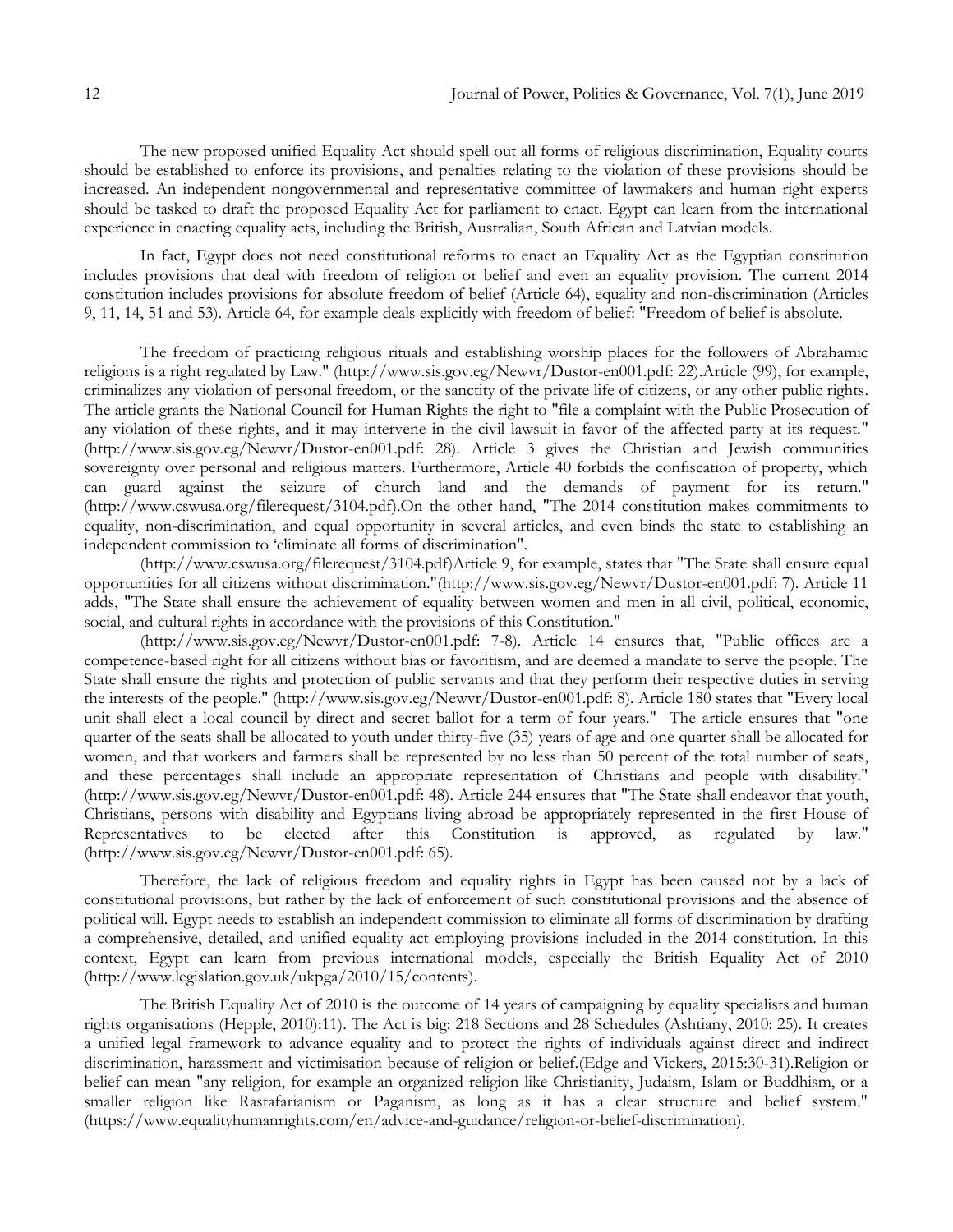#### Alaa Al-Din Arafat 13

Influenced by *Declaration of Principles on Equality* that issuedin London in 2008 (Petrova, 2008:68; and the Equal Rights Review, 2008:51-52**)**, the act defines accurately the differences between direct discrimination and indirect discrimination (Edge and Vickers, 2015:26-27 and McColgan, 2015: 49). The act does not establish specific equality courts to task the litigation procedures to enforce its provisions as had occurred in the South Africa act, but rather a lawsuit can be heard at a County Court, appealed to the High Court and then to the Court of Appeal (Edge and Vickers, 2015:9).

To conclude, some features of the Equality Act of 2010 may serve as a model for other countries, in particular: "Adopting a unitary or integrated perspective of equality law enforced by a single Commission; Clarifying the definitions of discrimination, harassment and victimisation and applying them across all protected characteristics; Expanding positive duties on public authorities to advance equality in respect of all protected characteristics; widening the circumstances in which positive action is allowed; and a new duty on public authorities to have due regard to socio-economic disadvantage when taking strategic decisions." (Hepple, 2010):11).

Equally, Egypt can learn from the Australian experience, particularly the recommendations proposed by the 1998 Australian Human Rights and Equal Opportunity Commission, especially in terms of the following four recommendations: 1. The Parliament should enact a Religious Freedom Act which, among other things, recognises and gives effect to the right to freedom of religion and belief;" 2. "The Religious Freedom Act should affirm the right of all religions and organized beliefs as defined to exist and to organise and determine their own affairs within the law and according to their tenets;" 3. The proposed Religious Freedom Act should make unlawful direct and indirect discrimination on the ground of religion and belief in all areas of public life, in accordance (ICCPR) articles 2 and 18 and Religion Declaration article; 4. "The obligations in the Religious Freedom Act should apply to individuals, corporations, public and private bodies and all other legal persons" (Human Rights and Equal Opportunity Commission, 1998: v-vi).

Likewise, Egypt could learn from the South African equality act (the Promotion of Equality and Prevention of Unfair Discrimination Act) which was passed by the parliament by using a provision included in the constitution. The South African act establishes specific equality courts to enforce its provisions. (Krüger, 2011: 27), has its own specially trained clerk to assist the court in the performance of its functions. (Krüger, 2011: 30-31), and grants human rights organizations (The South African Human Rights Commission or the Commission for Gender) the right to institute equality court proceedings. This last provision is similar to article 99 of the Egyptian constitution that grants the National Council for Human Rights the right to "file a complaint with the Public Prosecution of any violation of these rights" [\(http://www.sis.gov.eg/Newvr/Dustor-en001.pdf:](http://www.sis.gov.eg/Newvr/Dustor-en001.pdf) 28).

On the other hand, Egypt should avoid the Latvian reforms that split up legislationsrelating to equality rights anddiscriminationinto different legislative acts.In this context, Latvian equality rights are included in more than ninelegislative acts.(Dimitrovs, 2012:12-13).

However, models or equality acts cannot simply be transplanted from one jurisdiction to another. Egypt legal and human rights experts should consider the historical, political, and socio-economic circumstances in which equality legislation is made and enforced. They can learn from the aforementioned four models in either drafting a proposed Equality Act by selecting such provisions that fit with Egypt's circumstances or by avoiding the weaknesses included in some models such as the Latvian model.

To conclude, enacting the proposed Egypt Equality Act will deepen equality rights within Egyptian society, strengthen the sense of citizenship among Copts, and put an end to the neo-millet system that has governed statechurch relations since the Nasser era. However, to be fair, laws alone are not sufficient to end sectarianism against Copts in the long term. They should be accompanied with state-led programs and public awareness campaigns to change popular sectarianist culture against Copts.

### **References**

# **A. Books and Journal Articles**

Adel,Michael, The war on Egypt's Copts, Al-Ahram Weekly August, 20, 2013. Adel Michael, Congregational divides, Al-ahram weekly, 1 September 2016.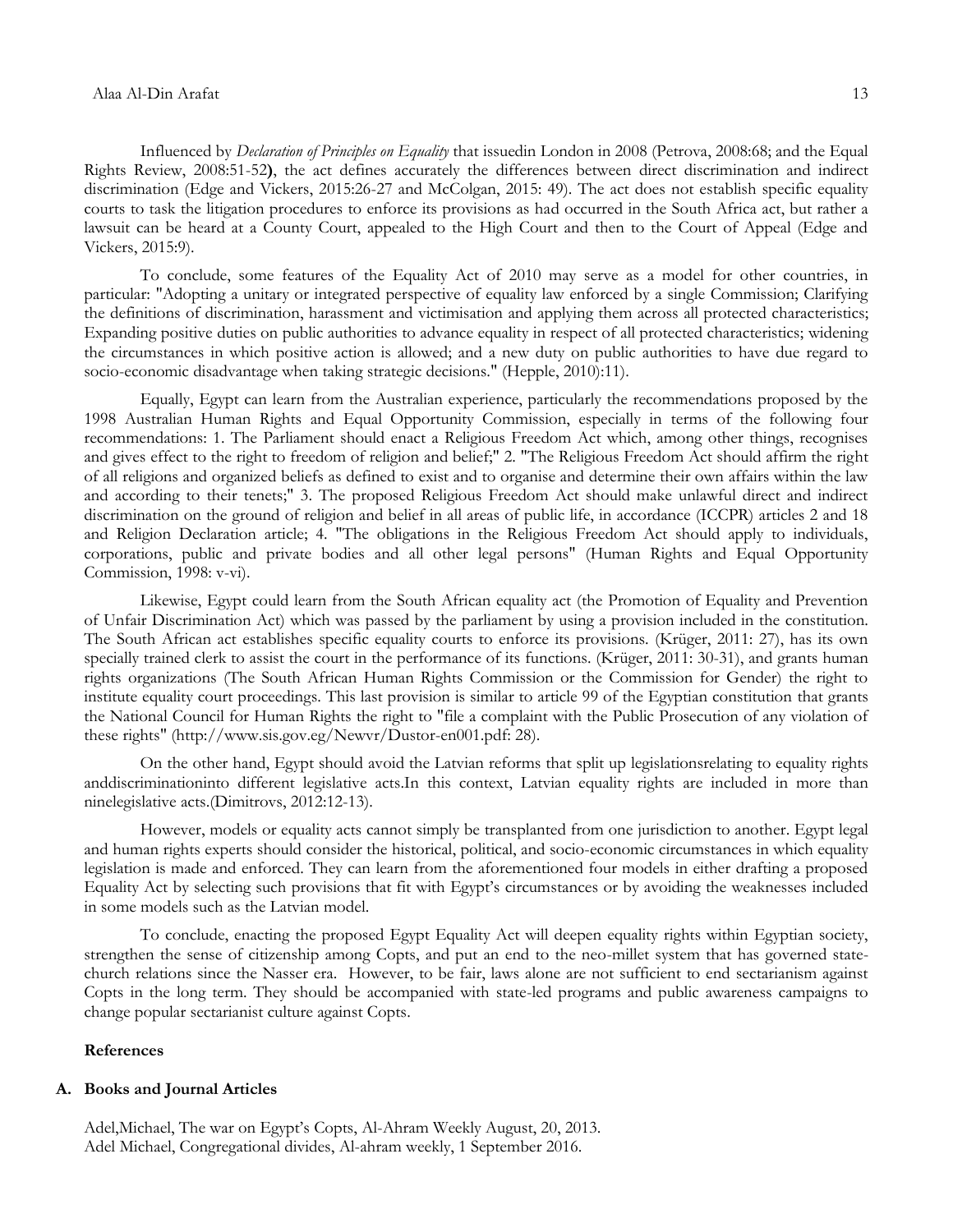- Alhies, Abdulaziz et al. Can We Speak of a "Coptic Question" in Egypt? Research Papers, Arab Center for Research and Policy Studies (ACRPS), May 2011.
- Al-Sawani, Alaa, When we Talk, you Should be Salient, Al-Maseri Al-Youm, April 26, 2011.
- Arafat, Alaa Al-Din and Sara ben Nefissa, *"Vote et démocratie dans l' Ēgypte contemporaine"*, IRD Ēition et Karthala, Paris, 2007.
- Arafat. Alaa Al-Din, the Mubarak Leadership and the Future of Democracy in Egypt, Palgrave Macmillan, London, New York, 2009.
- Ashtiany, Sue, The Equality Act 2010: Main Concepts, (The Equal Rights Review, Vol. Five (2010), PP. 25-30).
- Australian Government, State Protection for Coptic Christian in Egypt, Refugee Review Tribunal, Issues Paper, 7 December 2012.
- Australian Government, Department of Foreign Affairs and Trade, DFAT Thematic Report, Egyptian Copts, 28 January 2014.
- Awad, Mokhtar*,* The Salafi Dawa of Alexandria: The Politics of A Religious Movement, Hudson Institute, 2014, Available at:*<http://www.hudson.org/research/10463-the-salafi-dawa-of-alexandria-the-politics-of-a-religious-movement->*.
- Brown, Jonathan, "Salafis and Sufis in Egypt," Carnegie Paper, December 2011, Carnegie Endowment for International Peace.
- Brown, Kyle, Institutional Design in Post-Mubarak Egypt: Consociationalism and the Protection of Coptic Christian Interest, MA thesis in Global Studies, Lund University, 2012.
- Brown, Nathan and et al., Islamist Movement and the Democratic Process in the Arab World: Explaining the Gray Zone, Carnegie Endowment for International Peace, March 2006.
- Brown, Scott Kent, "The Coptic Church in Egypt: A Comment on Protecting Religious Minorities from Nonstate Discrimination, (Brigham Young University," Law Journal, Issue 3, September 2000: 1049-1089).
- [Catholic](http://www.angelusnews.com/author?author=Catholic+News+Agency) News Agency, August 30, 2016, Will Egypt take step towards religious freedom with new law? Available at: <http://www.angelusnews.com/articles/will-egypt-take-step-towards-religious-freedom-with-new-law>
- Casper, Jayson, Mapping the Coptic Movements: Coptic Activism in a Revolutionary Setting, Arab West Report, May 15, 2013.
- Chandler, Paul-Gordon, Muslim and Copts Together, Egypt's Interfaith Revolution, the Christian Century, May 4, 2011.
- Cynthia Farahat, The Arab Upheaval: Egypt's Islamist Shadow *Middle East Quarterly*, Summer 2011, available at <http://www.meforum.org/2887/arab-upheaval-egypt-islamist>
- Daftari, Lisa, Egypt's Christians target of Islamist anger in wake of Morsi's ouster, Fox News, July 11, 2013, available at: <http://www.foxnews.com/world/2013/07/11/egypt-christians-bear-brunt-islamist-anger-in-wake-morsi-ouster/>
- Dimitrovs, Aleksejs, Equality Law in Latvia: Current Trends and Challenges, The Equal Rights Review, Vol. 9 (2012), 11-23).
- Edge, Peter and Vickers, Lucy, Review of equality and human rights law relating to religion or belief, Equality and Human Rights Commission, Research report 97, Oxford Brookes University, First published Summer 2015.
- Eric, Leckie, the Muslim Brotherhood and the Perception of Democracy, MA Thesis in Security Studies, the Naval Postgraduate School, December 2012.
- Ezzat, Dina, Paying the price, Al-Ahram Weekly, August 15, 2013.
- Fahmi, Georges, A New Law in Old Bottles, Carnegie Endowment for International Peace, available at: <http://carnegie-mec.org/diwan/64602>
- Fawzi, Sameh and Morcos, Samir, Governance of Religious Diversity: The Copts of Egypt as Example, Arab Reform initiative, Paris, June 2012.
- Friedman,George, Egypt and the Destruction of Churches: Strategic Implications, Stratfor January 4, 2011 .
- Habib, Mai, Copts in the Political and Social Struggle, Journal of Democracy. No. 51, Cairo, July 2013.
- Hafez, Mohamed and Wiktorowicz, Quintan, Violence as Contention in the Egyptian Islamic Movement, available at: [http://www.eden.rutgers.edu/~spath/351/Readings/Hafez%20%26%20Wik%20-](http://www.eden.rutgers.edu/~spath/351/Readings/Hafez%20%26%20Wik%20-%20Violence%20as%20Contention%20in%20Egyptian%20Islamic%20Mvmnt.PDF)

[%20Violence%20as%20Contention%20in%20Egyptian%20Islamic%20Mvmnt.PDF](http://www.eden.rutgers.edu/~spath/351/Readings/Hafez%20%26%20Wik%20-%20Violence%20as%20Contention%20in%20Egyptian%20Islamic%20Mvmnt.PDF)

- Hawkings, Justin R., The Copts in Post-Awakiung Egypt, Glosolalia, Vol. 5, No.1, December 2012: 63-76.
- Hepple, Bob, The New Single Equality Act in Britain, The Equal Rights Review, Vol. Five (2010),11-24).
- H**ø**igilt, Jacob, The Salafis are coming- but where are they going?, Norwegian peacebuilding Resources Center, July 2011.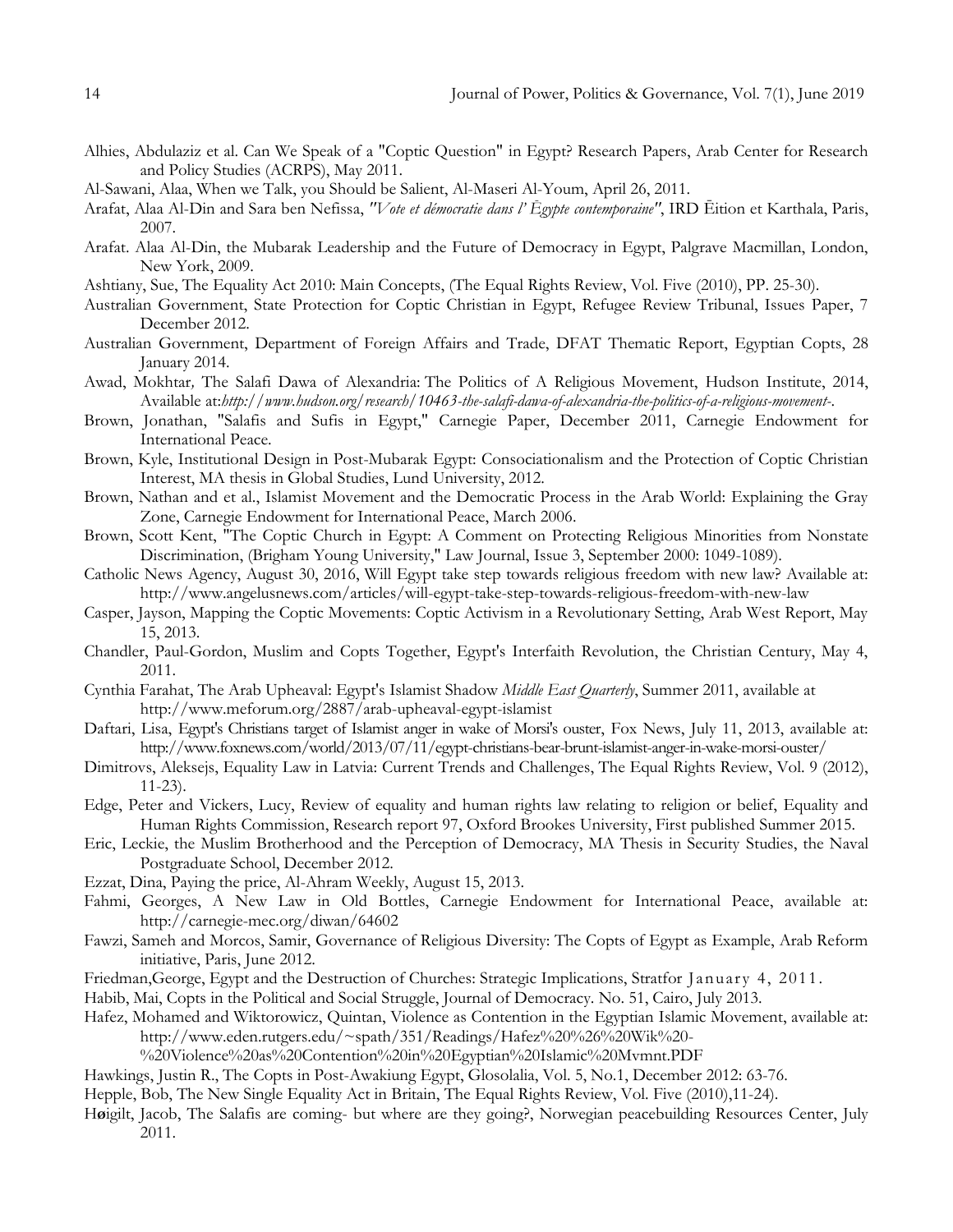- Human Rights and Equal Opportunity Commission, Article 18 Freedom of religion and belief, Human Rights and Equal Opportunity Commission, Sydney, July 1998.
- Human Rights First, How to Turn Around Egypt's Disastrous Post-Mubarak Transition: Blueprint for U.S. Government Policy, Human Rights First, December 2013.
- [Independent Catholic News](http://www.indcatholicnews.com/news.php?viewStory=30821), August 31, 2016, Christians concerned about Egypt's new law on church construction, available at:<http://www.pravmir.com/christians-concerned-egypts-new-law-church-construction/>
- Jadaliyya, July 16 2013 [EIPR Statement on Wave of Attacks on Copts and Churches in Egypt,](http://www.jadaliyya.com/pages/index/12984/eipr-statement-on-wave-of-attacks-on-copts-and-chu) available at: [http://www.jadaliyya.com/pages/index/12984/eipr-statement-on-wave-of-attacks-on-copts-and-chu,](http://www.jadaliyya.com/pages/index/12984/eipr-statement-on-wave-of-attacks-on-copts-and-chu) accessed on March 23, 2017.
- Jadaliyya, [Churches Torched Across Egypt in Anti-Coptic Violence by Morsi Loyalists,](http://www.jadaliyya.com/pages/index/13609/churches-torched-across-egypt-in-anti-coptic-viole) Jadaliyya, August 15, 2013.
- Krüger, Rosaan, Small Steps to Equal Dignity: The Work of the South African Equality Courts The Equal Rights Review, Vol. Seven (2011), (27-43).
- Lacroix, Stephane, Sheikhs and Politicians: Inside the New Egyptian Salafism, Brookings Doha Center, Policy briefing, June 2012.
- Mada Masr, August 26, 2016, Egypt's Cabinet approves church building law, available at: <http://www.madamasr.com/news/egypts-cabinet-approves-church-building-law>
- Marshall, Paul, Egypt's other Extremists, The Weekly Standard, May 16, 2011.
- McCants, William, The Lesser of two Evils: the Salafi Turn to Party Politics in Egypt, Saban Center at Brookings, Middle East Memo, No.23, May 2012.
- McColgan, Aileen, Discrimination on Grounds of Religion and Belief, (TheEqual Rights Review, Vol. Fourteen (2015),PP. 47-52).
- Melcangi, Alessia, Before and After the Revolution: A "Spring" Also for the Copts of Egypt? British Society for Middle Eastern Studies (BRISMES), 2012, Graduate Section Annual Conference.
- Michael, Maggie, Egypt's New Law on Churches Angers Christian Critics, Associated Press, August 30, 2016, available at[:http://abcnews.go.com/International/wireStory/egypt-approves-law-churches-christian-opposition-](http://abcnews.go.com/International/wireStory/egypt-approves-law-churches-christian-opposition-41746919)[41746919](http://abcnews.go.com/International/wireStory/egypt-approves-law-churches-christian-opposition-41746919)
- Mohieddin, Mohamed, No Change in Sight: the Situation of Religious Minorities in Post-Mubarak Egypt, Minority Rights Group International, Netherlands, December 2013.
- Molloy, Connor, "Copts Demonstrate Against Constituent Assembly," Daily News Egypt, July 29, 2012, accessed November 29, 2012.
- Morshedy, Youssef Esmat, Constructing An Islamist Vision: A Discourse Analysis of Egyptian Islamist Websites, MA Thesis in Journalism and Mass Communication, the American University in Cairo, January 2014.
- [Nkrumah, Gamal,](mailto:dezzat@ahram.org.eg?subject=Egypt%20::%20) Copts on the beat, Al-Ahram Weekly, May 12-18, 2011.
- [Nasira,](http://www.jamestown.org/articles-by-author/?no_cache=1&tx_cablanttnewsstaffrelation_pi1%5Bauthor%5D=595) Hani, Salafists, Copts and Sectarianism in Egypt after the Revolution, Terrorism Monitor Volume: 9 Issue: 22, June 2, 2011, available at:

[http://www.jamestown.org/single/?no\\_cache=1&tx\\_ttnews%5Btt\\_news%5D=38004#.U\\_sROfmSySo.](http://www.jamestown.org/single/?no_cache=1&tx_ttnews%5Btt_news%5D=38004#.U_sROfmSySo)

- Petrova, Dimitrina, The *Declaration of Principles on Equality:* A Contribution to International Human Rights, (The Equal Rights Review, Vol. Two (2008): 58-70).
- Rubin, Barry, revolutionary Salafi Islamists in Egypt: An Analysis and Guide, Middle East Review of International Affairs, MERIA, Vol. 17, No. 2 (Summer 2013: 37-54).
- Sayigh Yezid, Armies and Civilians in the Arab Awakening: An Inevitable Compromise?, New Arab Reform Bulletin, SADA, October 27, 2011, available at:

<http://carnegieendowment.org/sada/index.cfm?fa=show&article=45839>

- Sedra, Paul, "Class Cleavages and Ethnic Conflict: Coptic Christian communities in modern Egyptian politics", (Islam and Christian-Muslim Relations, Vol. 10, No. 2, 1999: 219-235).
- [Sedra,](http://www.jadaliyya.com/pages/contributors/8502) Paul, [From Citizen To Problem: The New Coptic Tokenism,](http://www.jadaliyya.com/pages/index/13669/from-citizen-to-problem_the-new-coptic-tokenism) Jadaliyya, August 18, 2013, available at[:http://www.jadaliyya.com/pages/index/13669/from-citizen-to-problem\\_the-new-coptic-tokenism](http://www.jadaliyya.com/pages/index/13669/from-citizen-to-problem_the-new-coptic-tokenism)
- Smith, Julianna Kaye, Coptic Papacy and Power in a Changing Post-Mubarak Egypt, Thesis Presented in Partial Fulfillment of the Requirements for the Degree Master of Arts in the Graduate School of the Ohio State University, 2013.
- Shehata, Dina (Principal Researcher), Mapping Islamic Actors in Egypt, Netherlands-Flemish Institute in Cairo, March 2012.